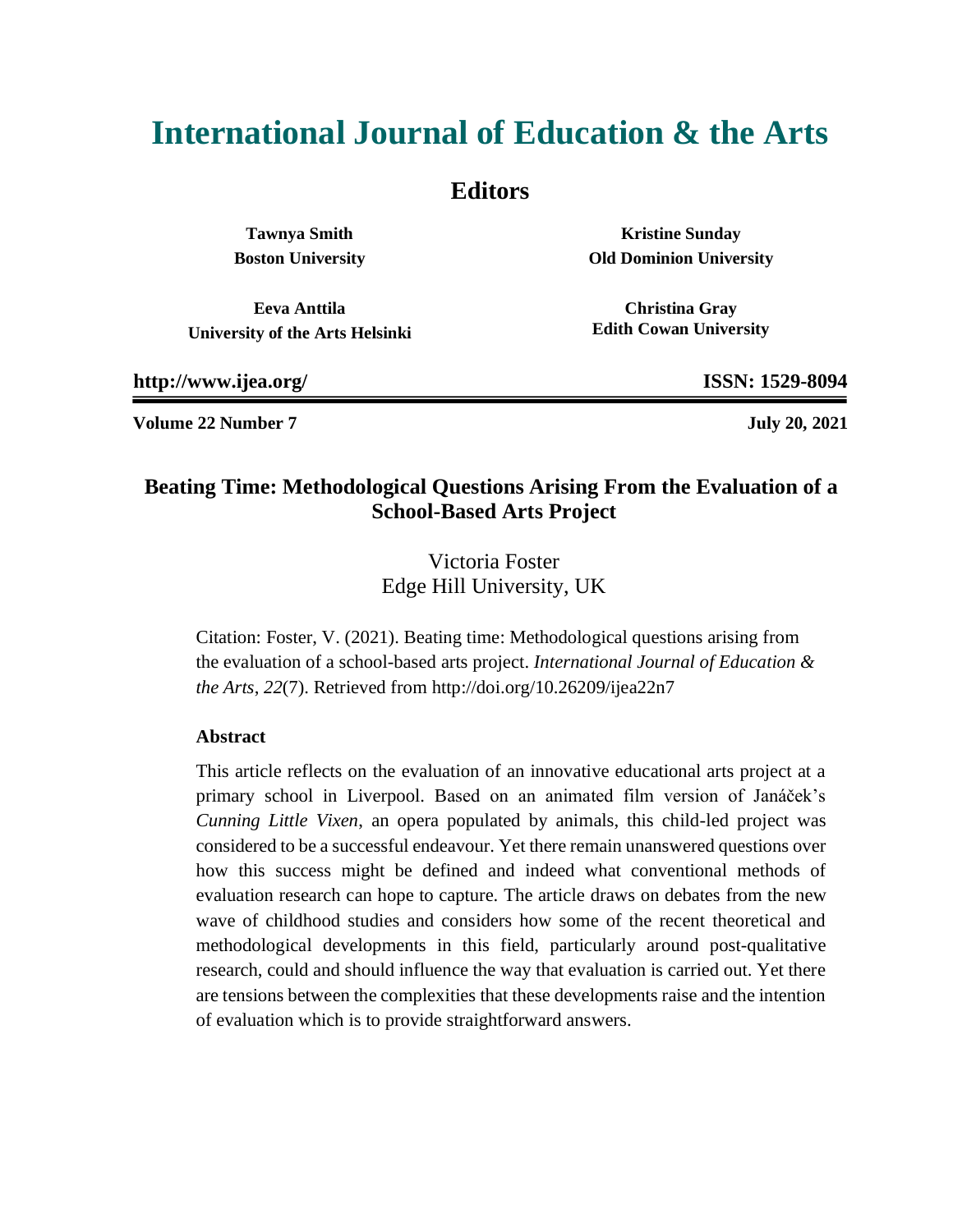#### **Introduction**

In the spring of 2017, I carried out an evaluation of a week-long arts project that was conducted by the European Opera Centre (EOC) at a primary school in a socially and economically deprived ward of North Liverpool (Foster, 2018). The project involved Year Five children (aged 9-10) writing, staging, rehearsing, and performing a short opera during the course of a school week. The evaluation was a straightforward one, using standard qualitative methods of observation, interviews, and focus groups. It was, in fact, a much shorter and more conventional evaluation than others I have carried out that have run into years in duration and have included participatory and arts-based methods (see Foster, 2016). I took the project on because I was keen to work with the EOC and respected the ethos of the project that they were planning to undertake, which would take opera to children who were otherwise unlikely to experience it. The evaluation was funded by Edge Hill University. It was intended to be of use to the EOC in assessing what worked well and what improvements could be made to this educational endeavour, and also in drumming up funding for further educational projects. The project was a pleasurable one to witness: lively and creative, and temporarily turning the school into a thrum of energetic and largely joyful productivity for five days as children were introduced to new ideas, techniques and experiences.

As the EOC's project was time-bound, so of course was the evaluation. A report was duly submitted to the Centre several months later which aimed to capture the meaning and outcomes of the project from the viewpoint of its various protagonists. Yet I have continued to reflect on both the project itself and my evaluation of it, identifying and working through some of the tensions that arose. Snatches of the songs that the children composed replay themselves through my mind at unexpected times and I wonder what the children are doing now. There are discordant notes too. I wonder about some of the quieter or seemingly less relevant voices to which I neglected to pay much attention.

This has led to insights into what the evaluation captured and frustrations at what it failed to grasp. My thinking on methodological issues has also progressed, inspired by developments in childhood studies and its increasing emphasis on post-qualitative research (see Spyrou, 2017; Rautio, 2013; Myers, 2014). Post-qualitative research frequently draws on Deuleuzianinspired ideas—a "thinking with" Deleuze (Mazzei and McCoy, 2010, p. 503 )—and also the new materialism exemplified by Barad's (2007) work. In particular, I have been influenced by debates on the reliability of voice, relational ontology, and the notion of time as multidimensional. At the same time, I have adhered to the understanding that knowledge production involves taking political and ethical responsibility (Spyrou, 2017), and evaluation research in particular advances certain interests over others (Greene, 2013). I have thus attempted to navigate the risk that the "highly cognitive, intellectual, and abstract character" of post-qualitative theory might detract from such ethical commitment (Greene, 2013, p.754).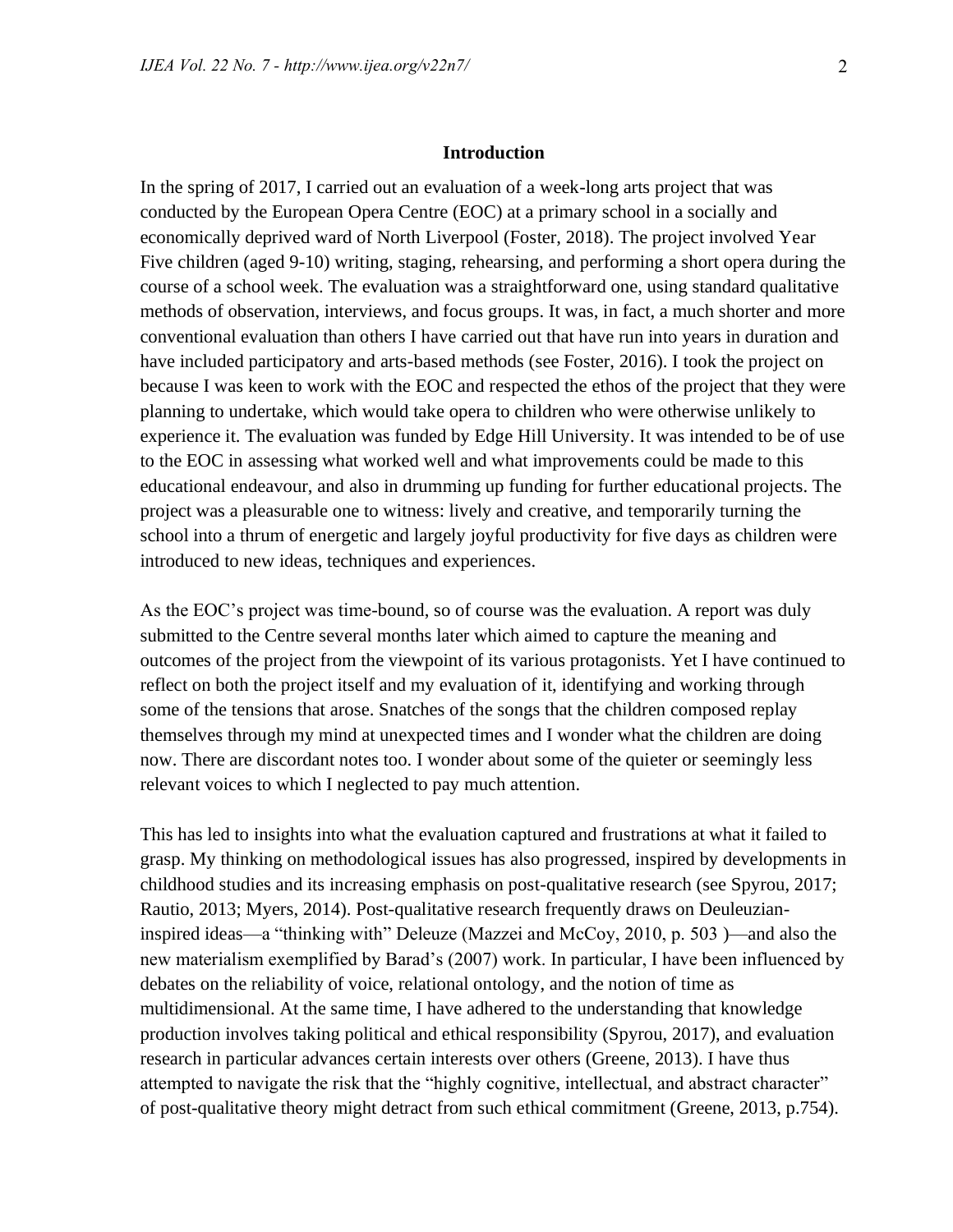The passage of time that has occurred since the evaluation has also removed many traces of the children's performance and I am left with interview and focus group data, a series of photographs, and a crumpled programme. Readers of this article do not get to see the events that are discussed; moreover, like Ulmer (2017) I am starting to think that it is no longer enough to produce "piecemeal" (p. 834) knowledge through the presentation of quotes from interviews or snippets of observations. The aim of the article is to consider some of the tensions around measuring the success of educational artistic projects, and to query the questions we tend to ask and the methods we tend to use to do so. Whilst the article does draw on the interview and focus group data, and indeed presents a series of quotations from these, it simultaneously questions their validity and suggests that research is never tidily completed.

The article begins with a scene-setting description of the EOC's project, "The Vixen." There follows a brief outline of the methodology employed in the original evaluation and in the critique of this presented in this article. The following three sections address some of the questions that post-qualitative research raises in relation to the methods used in the original evaluation. The article concludes by arguing the importance of the arts and the need to move away from seeking measurable outcomes of arts programmes. There are, perhaps, lessons to be learned from *The Cunning Little Vixen* in this regard.

#### **The Vixen**

This was the EOC's first school-based project and it aimed to give all 61 Year Five children at a North Liverpool primary school a supplement to their creative education. The school set aside the usual timetable for the week, enabling five days to be devoted to the project. Opera "brings together people in the seemingly impossible task of collaboration, and in the spirit of sharing" (Hunt, 2017, p. 10), and this was very much the case in this project which was conceived and developed (initially through an already-established relationship between school leaders and the Centre) over the course of several months and a number of lunchtime meetings at the school. Given that an opera is about much more than music, the EOC wanted the project to address four discipline areas: art and design, drama and movement, music, and production. This was also intended to meet the aim that all the children should be involved in the project, whether or not they wanted to perform. The Centre recruited eight project facilitators to work with the children: two in each of these areas. The majority of these facilitators were recent graduates from a local university with which the Centre had links; one was a more experienced stage manager, and another was undertaking a Master's degree in Music.

The project was based on the world's first hour-long animated opera: a cartoon film of Janáček's comic opera, *The Cunning Little Vixen* (*Prˇíhody lišky Bystroušky* in Czech which translates more accurately to "Little Sharp Ears"). This was envisaged, some time ago, by the Centre as an innovative vehicle to bring opera to people who might never otherwise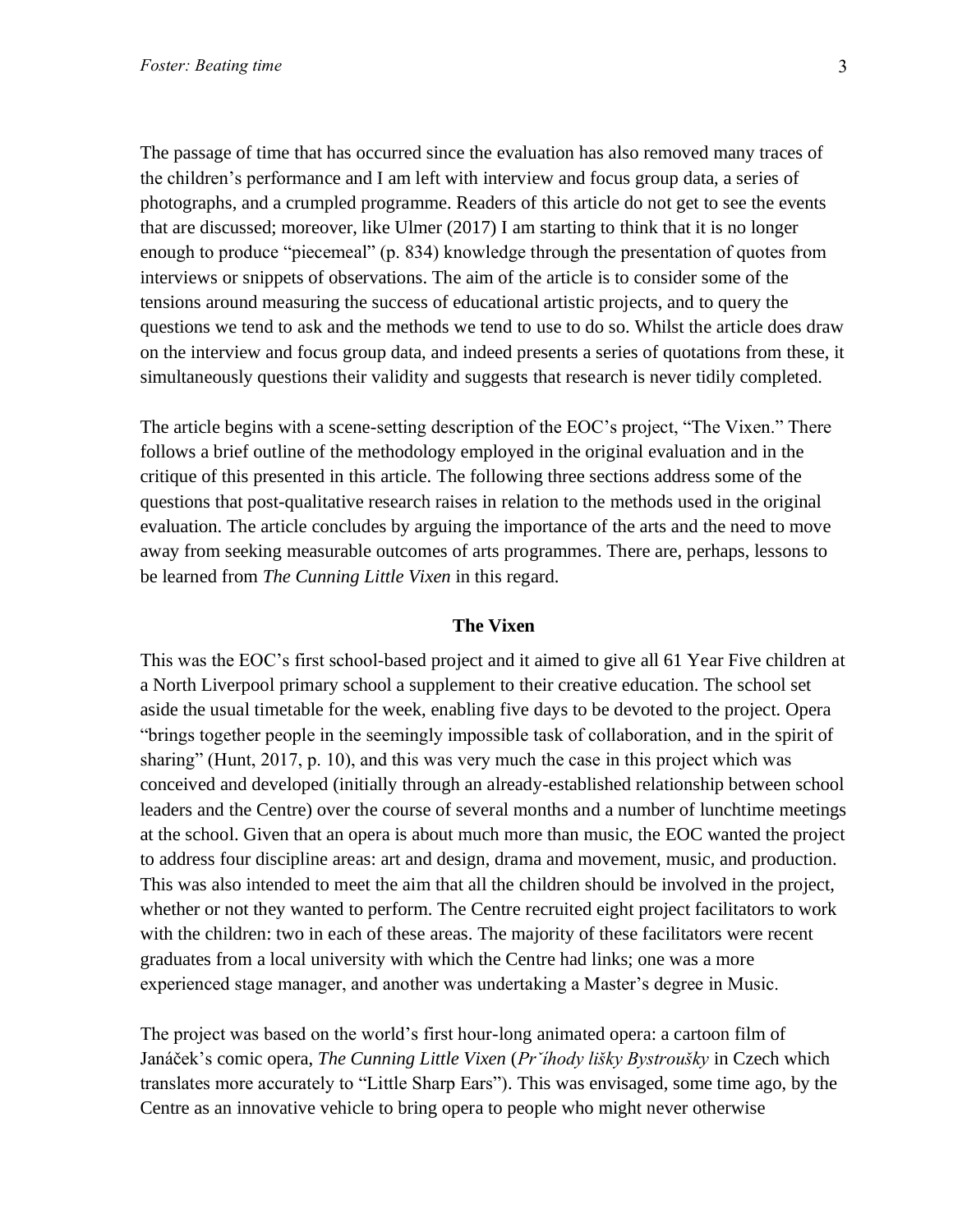experience it. The project was taken up by BBC Television and versions have been made in English, Spanish, Catalan, Czech and French (with the EOC selecting, training and recording the cast for each version). The story reflects the cycle of life, the passing of seasons, death, and rebirth. The titular vixen is captured by the Forester but escapes his covetous grasp and flees to the forest where she marries and bears offspring. She dies at the hands of the Poacher at the end of the opera but is survived by her litter of cubs. The opera is populated with a cast of animals and insects: in addition to the vixen and her cubs are a philosophical cockerel, comical chickens and a curmudgeonly old badger, a pesky mosquito and a hungry frog, and a woodpecker that assumes the role of a priest. *The Cunning Little Vixen*, in the words of one critic, "combines jocular humour with melancholy nostalgia" (as cited in Sheppard, 2011, p. 155).

During the first two days of the week, children attended workshops on each of the four discipline areas. They were then able to choose which of these to focus on for the rest of the week whilst developing a short opera. The children were supported to take charge of this process, from deciding on the story, composing music and making costumes, to undertaking risk assessments, designing marketing materials and greeting visitors. The opera was performed on the Friday to the rest of the school, families, and invited guests. This was a lot to fit in to a week, even without formal lessons, but it was achievable not least because the children were all very familiar with the *Cunning Little Vixen* from the outset. Year Five teachers had introduced the children to the animated film and delivered a series of lessons based on the opera. There was a palpable sense of excitement on the first day, as children arrived at the school knowing that there were going to be no lessons all week. Nor were they confined to their classrooms. Rooms around the school had been commandeered for their use, and the children were able to move "freely" around.

#### **Methods**

The qualitative approach taken in the evaluation (Foster, 2018) seemed an appropriate way to explore the outcomes of the EOC's project, not least because the project aims had deliberately been left loose. The project had been carefully planned, and it was clear it should offer a group of children from a highly economically and socially underserved area the opportunity to experience a range of artistic disciplines. Yet, it was considered something of an experiment because the Centre did not know how the children would engage or respond. Moreover, it was crucial to the Centre that the project should be child-led, and so there needed to be room for the children to shape the project.

When I agreed to carry out the evaluation, I explained to the Centre and the school why I would take a qualitative approach. The school intimated that they had envisaged testing the children's Maths and English ability before and after the project. I suggested that not only was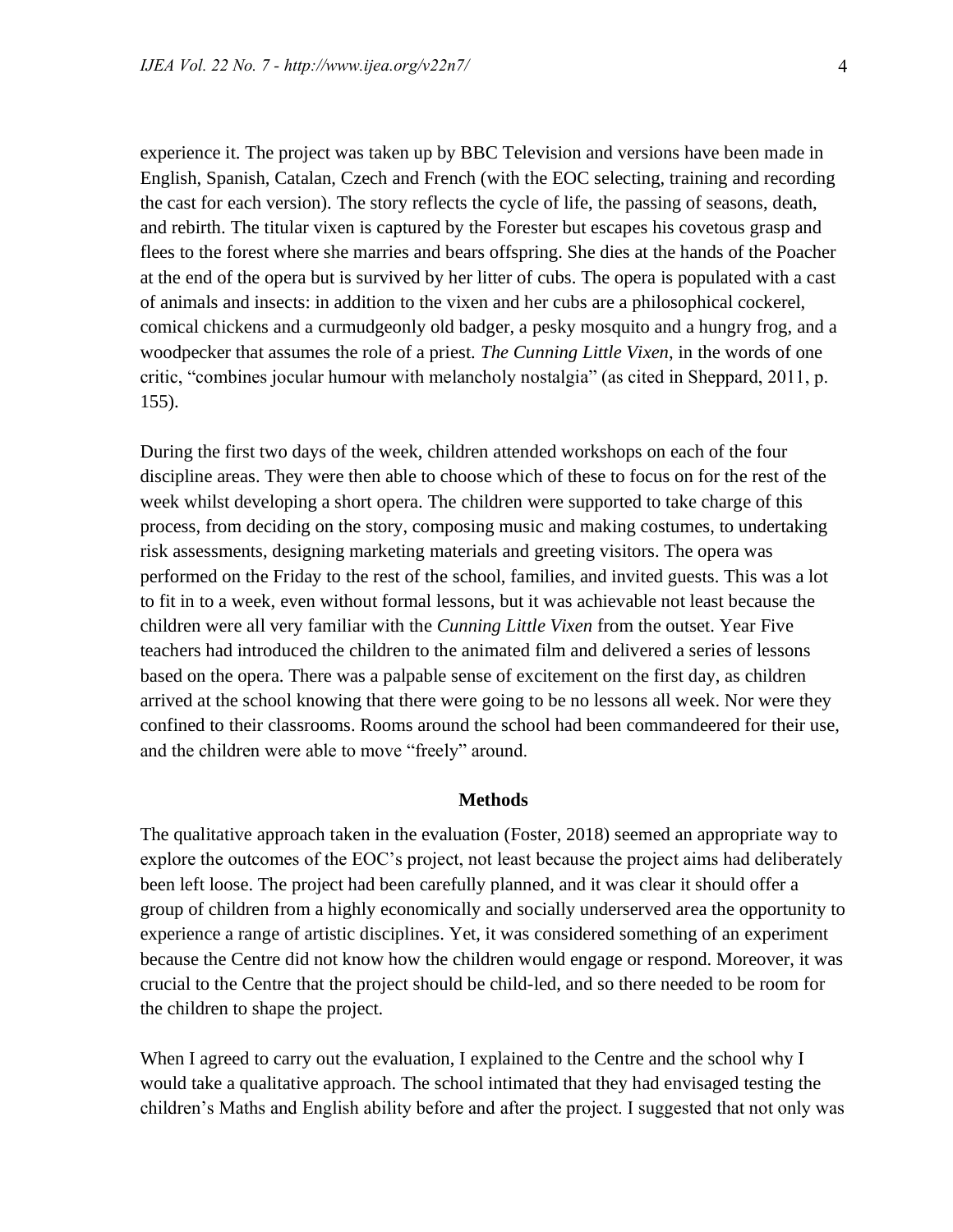this was at odds with the philosophy of the child-led, exploratory project that was about enriching the children's lives, it was also problematic methodologically. For such an evaluation strategy to be sufficiently rigorous, it would require large, standardised samples and ideally a longitudinal aspect (i.e., measuring change over a prolonged period of time). I have since heard that that Maths and English testing *will* be going ahead in future iterations of the project, which is disappointing. Yet there were also flaws in the approach that I took to the evaluation, and these are explored below.

A number of complementary methods were employed in the evaluation in an attempt to capture the diversity of stakeholder perspectives: ethnographic observations that took place throughout the week-long project, and during planning meetings and post-project reflection meetings, focus groups with children, focus groups with parents, and nine stakeholder interviews. These semi-structured interviews were carried out with the EOC's Chief Executive, three teachers from the school, two teaching assistants from the school, the Senior School Improvement Officer assigned to the school, and two of the EOC's facilitators. Approaches to research ethics were designed in consultation with the school and ethical approval was granted through the university's Faculty Research Ethics Committee.

Three focus groups were carried out with 54 of the 61 children that took part in the project. The children were a mix of boys and girls and predominantly White British (88% of pupils at the school were White British). Parental consent and children's assent were required for participation. Whilst all parents/carers consented, several children opted out of the focus groups or left early because they did not want to miss an IT lesson that was taking place at the same time. The focus groups were held in a Year Five classroom during the week following the project, and children were divided into the groups that they had worked in for the project: one focus group was carried out with the Drama and Movement group; a second with the Art and Design group; and the third focus group included the children from both the Music group and Production group (there were fewer children in Music and Production, hence they were combined). The resultant data was analysed thematically for the evaluation report. I return to that data in this article, but my analysis now is coloured by having had considerable time not only to think about the evaluation research but also to update my reading of post-qualitative research and the new childhood studies.

As Cox (2005) discusses, the view of research as a linear process marked by particular points of entry, immersion, and exit from the field misses something:

This view is one-dimensional; it neglects the recursiveness of the research process, the rich and varied ways that we experience and re-experience specific moments in time. It allows us to think that once the research results are disseminated we are done with the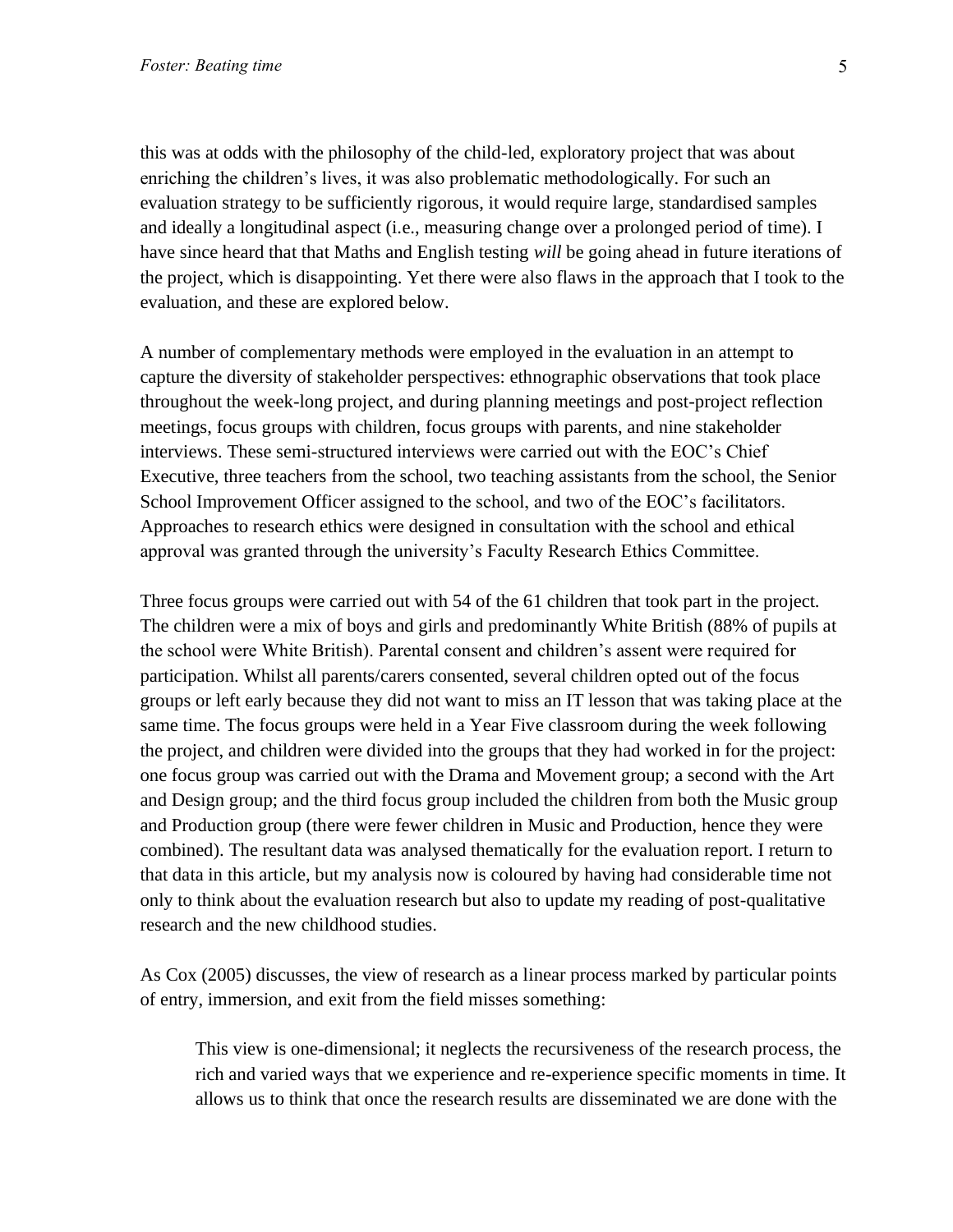awkward yet necessary struggle to articulate who we are in relation with those we study. (as cited in Hallowell et al., 2005, pp. 24-5)

Given that I wanted to re-think the way that I had done the evaluation, I also needed to distance myself from the original methods. In an attempt to think about doing research differently, I took St Pierre's (2012) words as inspiration:

I imagine a cacophony of ideas swirling as we think about our topics with all we can muster – with words from theorists, participants, conference audiences, friends and lovers, ghosts who haunt our studies, characters in fiction and film and dreams—and with our bodies and all the other bodies and the earth and all the things and objects in our lives. (p. 471)

St Pierre and Jackson (2014) discuss how coding becomes redundant when we move beyond Cartesian ontological realism that assumes there are data existing "out there" (p. 715) just waiting to be collected and coded. Given that I felt the words in my transcripts did not capture the essence of the EOC's project, instead of a systematic re-coding of the data, it made more sense to draw on a melding of memories, imagination, fragments of data, and my readings. It is therefore this blend of phenomena that enables the following discussion of how we might evaluate children's arts programmes in new ways.

The following three sections address questions that post-qualitative research raises in relation to the methods used to conduct the evaluation. *Hearing voices* considers the context in which children's voices emerge and the representational decisions that are made in capturing them. It raises problems inherent with focus group research and draws on Johansson's (2016) "confabulative conversations" (p. 445) as a potential alternative approach. *Thinking relationally* takes as a starting point the relations that the children developed with non-human characters of the opera. It draws on these relations as a way of thinking about what the evaluation of arts programmes is actually trying to measure. *Memories of the future* explores different understandings of time. It begins with the narratives of childhood that adult participants in the evaluation drew on, then considers how time tends to be understood in evaluation research. It suggests a more complex, less linear, conception of time might be useful, giving the example of Myers' (2014) research with kindergarten children.

#### **Hearing Voices**

I approached the evaluation with an ethical commitment to listen to the children involved in my observations and the focus groups. Research "with" rather than "on" children has become increasingly ubiquitous over recent years, stemming from the "children's voice" discourse that has been such a vital aspect of childhood studies. This discourse has a strong political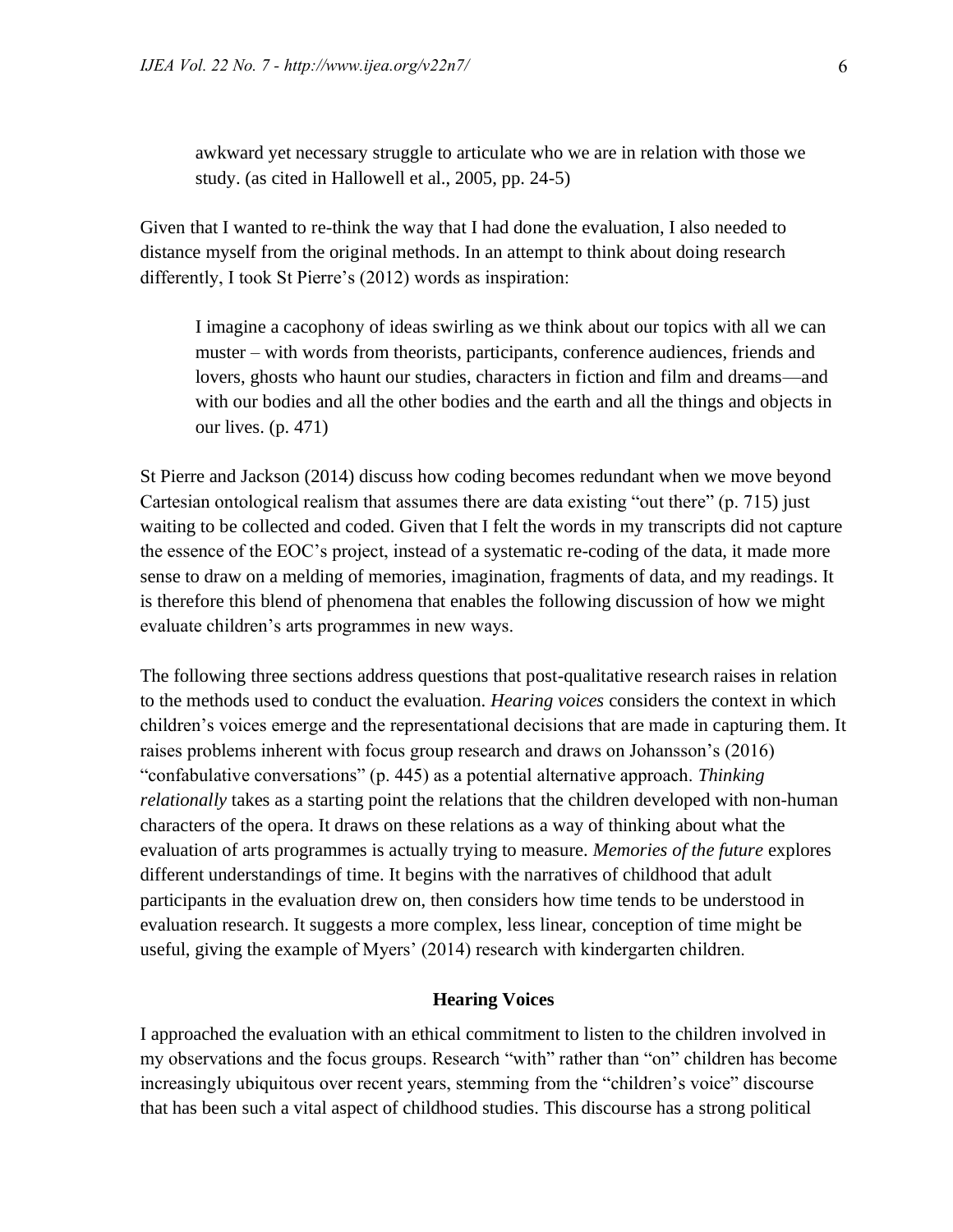dimension: as children's rights have risen high on international and national political agendas, so has it been important to bring the voices of children into the debate (Eldén, 2012). Given that knowledge production is fraught with issues of power and control, an attempt to hand over some of this power seems apt. However, there is little straightforward about this in practice.

The new wave of childhood studies, whilst retaining a robust ethical stance in relation to children's lives, draws attention to the lack of criticality when attending to their voices in research. There is a need to take into account the processes which produce them:

By focusing on the interactional contexts in which children's voices emerge, the institutional contexts in which they are embedded, and the discursive contexts which inform them, we can move beyond simplistic claims to truth and authenticity and begin to look critically at issues of representation. (Spyrou, 2017, p. 86)

Issues of truth, authenticity and representation are addressed in post-qualitative inquiry. The prerequisite of humanist qualitative inquiry that voice must be present—spoken, heard, recorded, and transcribed into words in an interview transcript (Mazzei, 2013)—is challenged. There are myriad decisions that come into play when recording, transcribing, and analysing "data." The transcript itself is an "artefact" that not only provides evidence of the researcher's role in the dynamic but is also produced by them (Alldred & Burman, 2005, p.183). So rather than directly represent reality, voice has been shaped through the research process and the interactions this involves (Mazzei & Jackson, 2009). Indeed, voices that are given a hearing in research have most likely been "censored and disciplined" even before the research questions are asked (Mazzei 2009, p. 46). Such a conventional approach to knowledge production cannot capture a pre-existing truth, especially if we understand interactions themselves to produce the words that are spoken. From a Deleuzian perspective, voice does not emanate from a singular subject but is produced "in an enactment among researcher-data-participantstheory-analysis" (Mazzei, 2013).

In the evaluation, holding focus groups in the classroom was a pragmatic way to manage the process and the school was helpful in securing parental approval for this to take place. However, it was by no means an ideal method for attentive listening on my part. The fact that the groups took place in a classroom setting, with me standing at the front in the position of a teacher, highlighted the power dynamic that is prevalent in all research but particularly that which involves minoritized groups. The class teacher was also present and did not hesitate in prompting the children, particularly when they struggled to answer my question about what they had learned from the project. (This was, in hindsight, a problematic question as I discuss later.)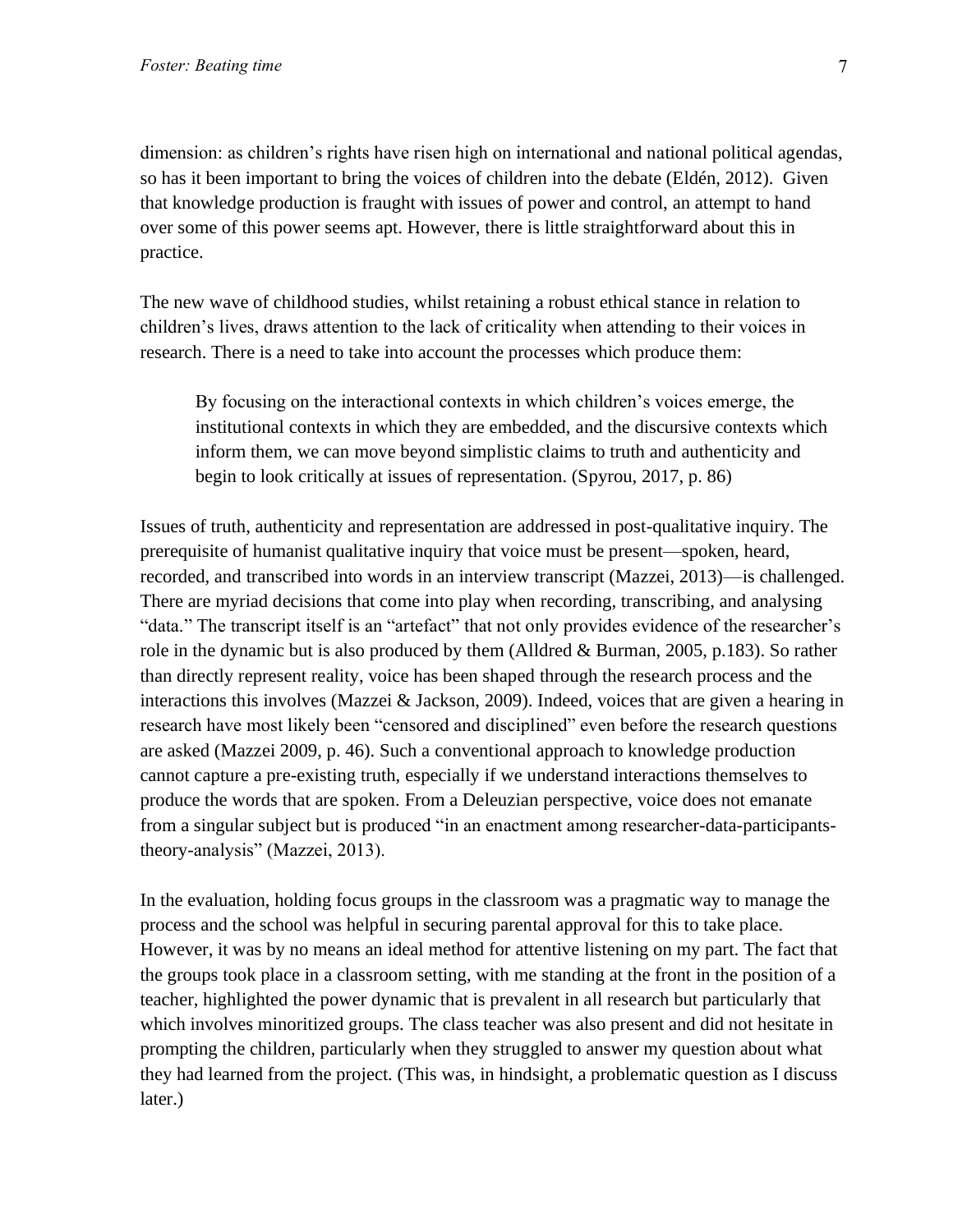My approach to the evaluation did succeed in producing some interesting and eminently quotable responses, not least the description of the project as "just like living in heaven for a week" by a Year 5 boy whose mother was a school governor and champion of the project. These were useful to provide illustration of the success of the EOC's project in the evaluation report, but I felt frustrated at the time that, for the most part, the conversations I had with the children were not able to capture the richness and quirkiness of the project that I had observed.

As Johansson (2016) describes, it is common to supplement focus groups with other methods—such as individual interviews and observations—to make up for the supposed "triviality" (p. 456) inherent in the focus group interview. In the evaluation, although I aimed to treat children's voices as equal to adults, there remains a sense that the adults' participation in one-to-one interviews lent a more complete and perhaps more rational addition to the project. People speaking from certain positions have more authority than others; for instance, children do not have the same authority as teachers to identify "good readers" (Alldred  $\&$ Burman, 2005, p. 185). However, a post-qualitative perspective challenges some of these assumptions. For one, the approach of "more is better" (children's *and* adults' voices) still assumes a "present, stable, authentic" voice (Mazzei & Jackson, 2009, pp. 1–2). The notion that combining other methods with the focus group will produce less shallow, more *indepth* data might also be a mistake. Assuming a duality between depth and surface whereby something on the surface represents what is beyond is problematic. In conventional qualitative research we do not pay attention to these surfaces "because they are ordinary and thus scientifically uninteresting" (Johansson, 2016, p. 456). Yet, following Deleuze and Guattari (1994, 2012):

there is not such a thing as in-depth or shallow data. There are only planes of immanence, on which everything appears, not as representations for something else, but as ontological events without hierarchies. On this plane of immanence … becomings can take place which do not give precedence to what already exists, such as knowledge and opinions, but it rather opens for the not-yet-seen as well as the virtual. (Johansson, 2016, p. 456)

Drawing on Deleuze's and Guattari's ontology of immanence, post-qualitative inquiry might challenge the notion of a coherent and stable subject and instead open up the idea of 'lines of becoming'" (Johansson, 2016, p. 446). Alldred and Burman (2005) note that an approach which questions the conventional model of the individual is particularly valuable for children and other groups who have historically been denied full subject status. Given that children are often viewed as "irrational" and "inconstant" (Alldred & Burman, 2005, p. 177), an understanding that *all* voices are unstable can perhaps be seen to level the playing field.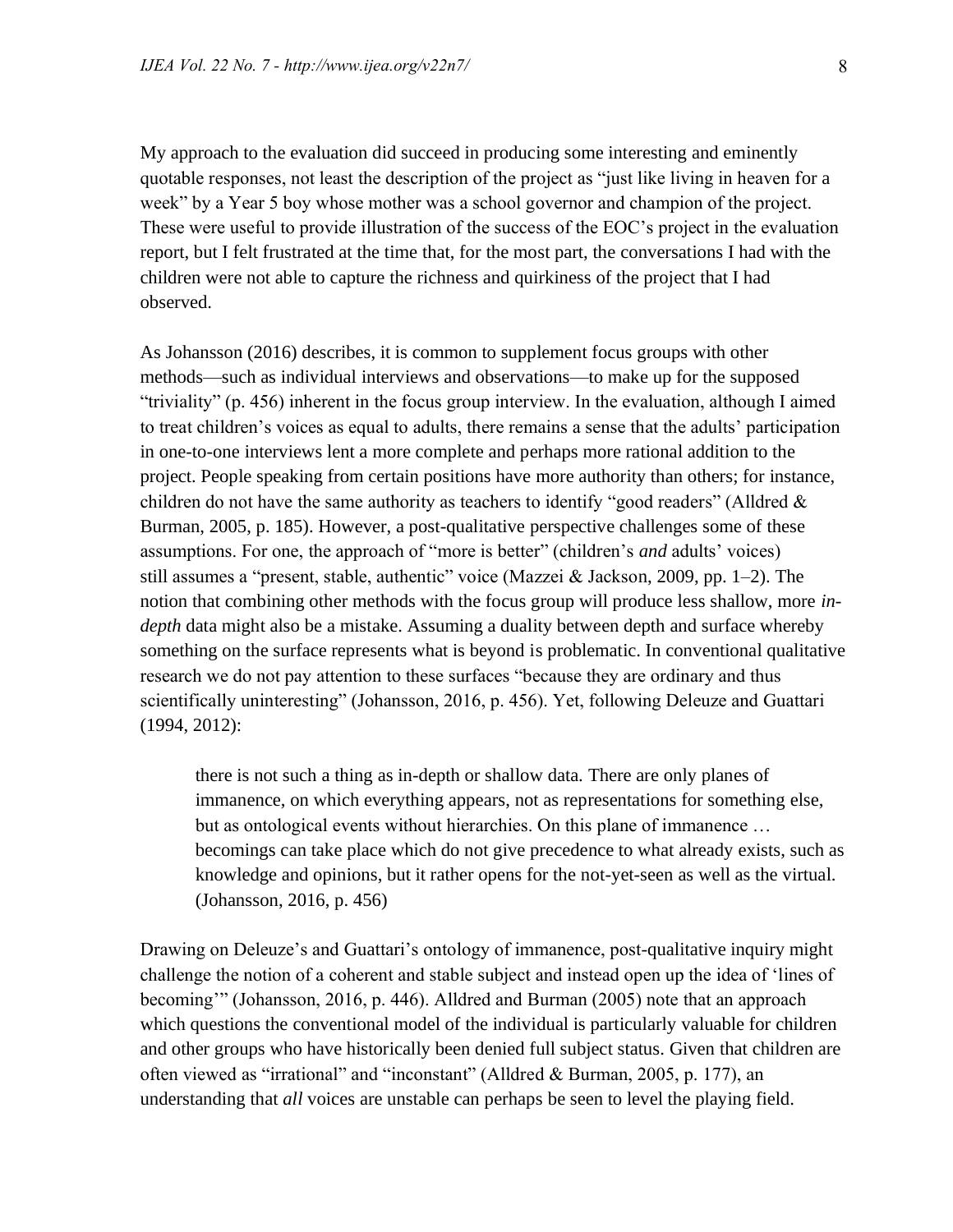Johansson (2016) writes about her struggles to work with conventional methods when the philosophical approach to her research—which involved discussing the future with secondary school students—drew from Deleuze and Guattari. Her choice of focus group interview was "blemished by positivistic language and standards" such as coding, validity, indepth/superficial data, etc (Johansson, 2016, p. 445). She turned instead to the "confabulative conversation" (p. 445) which emerged through her engagement with Deleuzian theory, and which aimed to blur distinctions between reality and fantasy; dream and speculation became important data. Such an approach has the potential for participants to "go beyond established positions, often maintained by an emphasis upon knowledge, and opportunities to connect to each other's voices towards the virtual, provide possibilities to question positions and discourses often taken for granted" (Johansson, 2016, p. 464).

In my evaluation, so much of the focus group data was left out of the final write-up because it lacked coherence. For instance, the following peculiar pun which a boy had offered up did not find its way into the report (although at the time I had suggested it would):

Researcher: Excellent, and what did you learn?

Child 1: Well, for the art people, the strings, the ropes, the strings.

Researcher: Tell me what you mean by that? What does…?

Child 1: Show them the ropes.

Researcher: Show them the ropes. [Laughter]

Child 1: And then, if they're from art, the strings.

Researcher: Oh, okay. [Laughter] It's a very good pun, I will have to put that in my report.

I then moved on to ask other children about what they had learned through the EOC's project, receiving some perhaps more useful—but also more pedestrian—responses:

Child 2: I learned how to like play the same tune on different instruments.

Child 3: I think we got used to working as a team, with all the people.

I wonder now what would have happened had I followed that string and taken the child's lead in the conversation, and had seen if it sparked others' imaginations. In the future, I would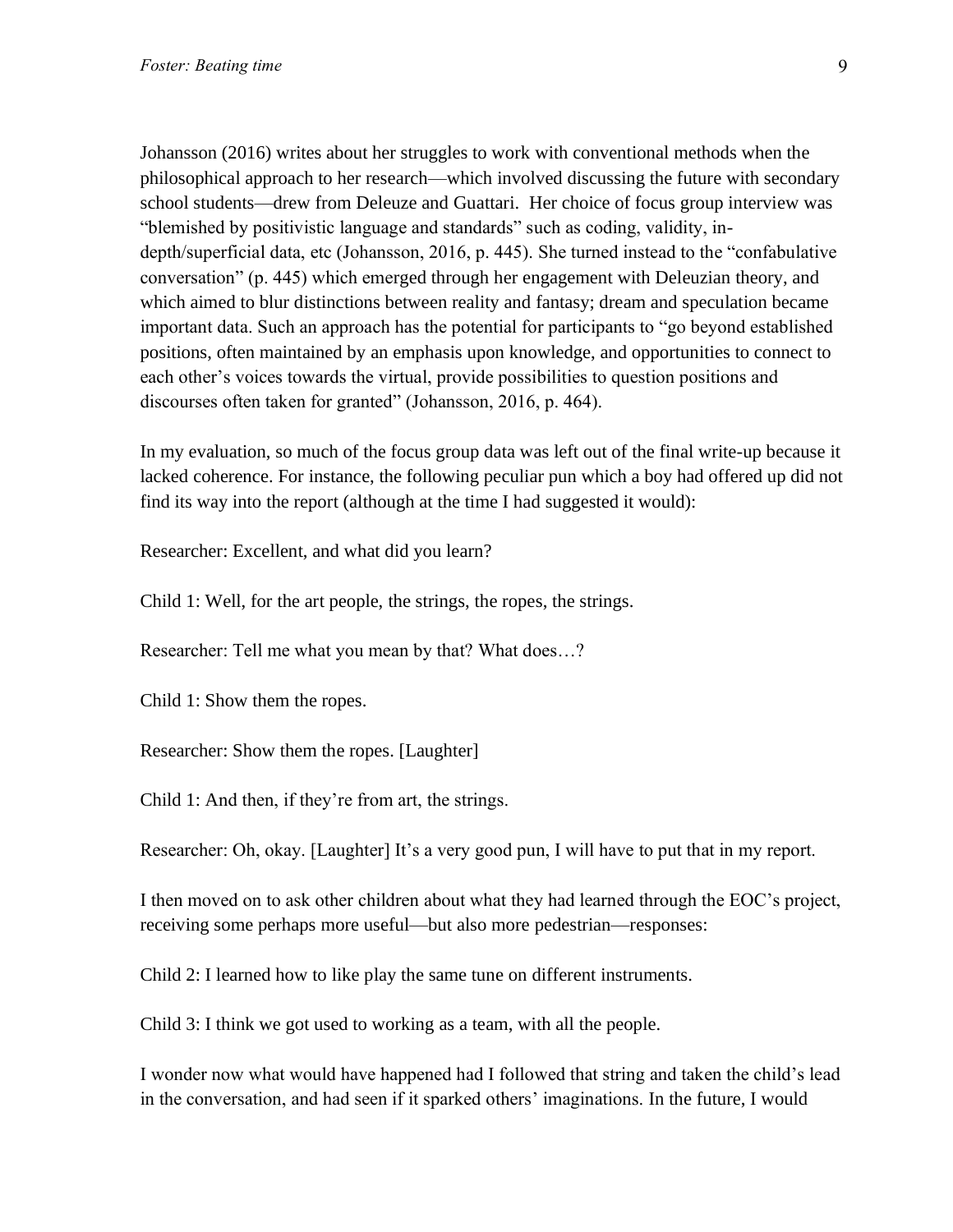consider the confabulative conversation as a way to approach evaluation research. For now, it has inspired me to look at the focus group data in a new way: to reconsider some of the directions that the conversation took, particularly those strings that I was unable to weave into the narrative of the report.

#### **Thinking Relationally**

This excerpt from one of the focus groups centres on the *Cunning Little Vixen* film that the children watched as inspiration to create their own opera:

Child 1: It had nice music.

Researcher: You liked the music and you remember that, yes?

Child 2: And it was funny.

Researcher: It was funny in parts. Which part did you find funny?

Child 2: The chickens.

Researcher: The chickens. [Laughter] What did you find funny?

Child 3: The vixen weed the badger.

Researcher: When the what, the vixen -..?

Child 3: Weed on the badger.

Researcher: When she weed on the badger. [Laughter] What did you think?

Child 4: When the frog jumped on the forester's face.

Child 5: When the owls were like, "Scandalous."

Throughout all three focus groups, there are multiple references to the animal characters, not only in the film but also in the movement workshops, the after-school workshops that parents were invited to attend, and the performances themselves. "Bluck, bluck, bluck," clucked one boy in a focus group, when someone else mentioned the comical chickens. In another group, a child talked about enjoying the reactions from the audience when the chicken performers in the children's opera "were waving their bums all over!"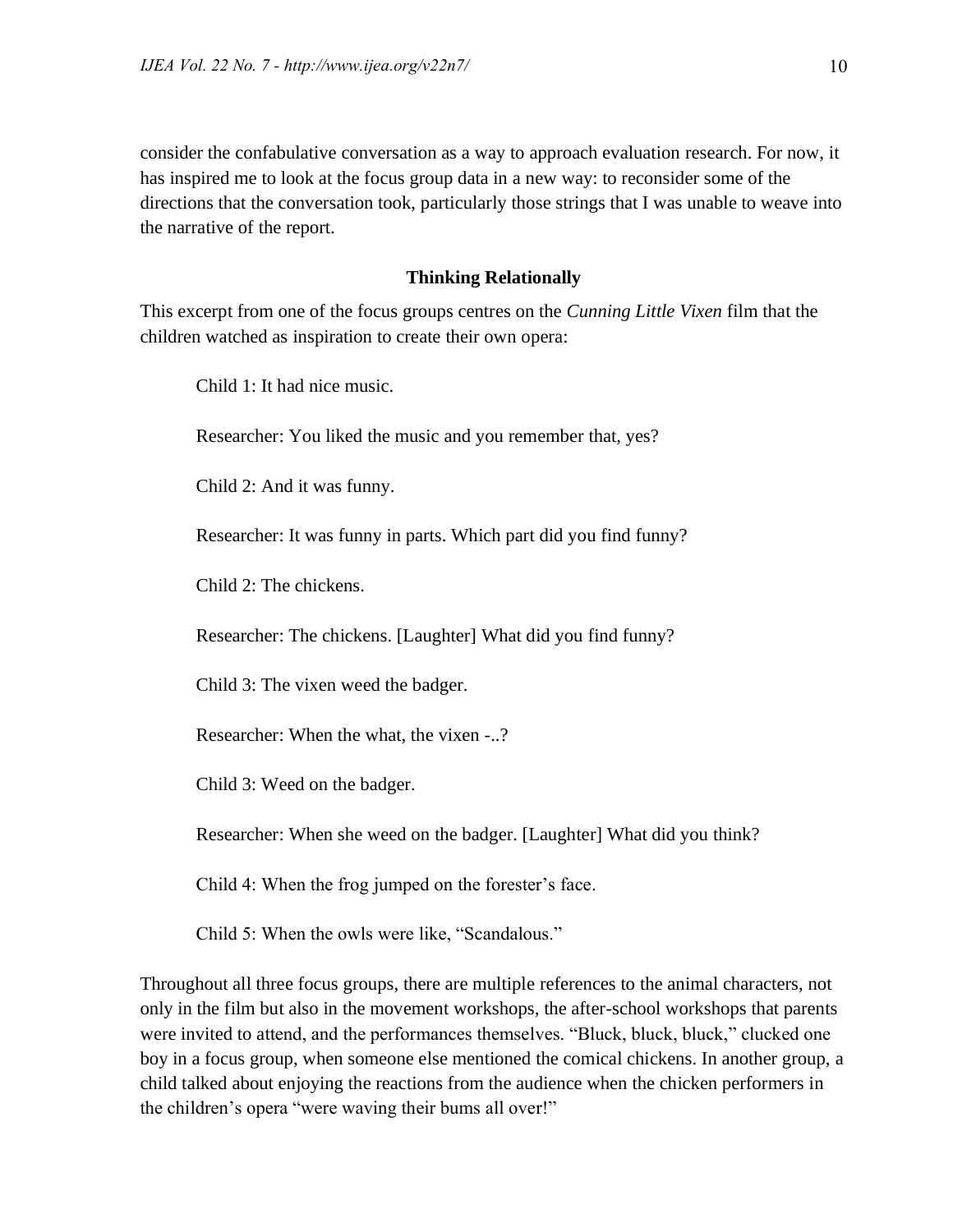One of the teaching assistants who took part in an interview had a daughter involved in the EOC's project and described how the chickens had infiltrated their waking and sleeping lives:

I remember one morning  $-1$  think it was the Thursday morning  $-$  we came out of the house, and [my daughter] walked to the car, acting like a chicken, and making chicken noises. Then, on the Friday, after the production had finished, we were at home, and she'd gone to bed. I woke up in the middle of the night, and I heard chicken noises coming from her bedroom. She was being a chicken in her sleep. (Foster, 2018)

As I re-read and re-listen to the data, the roles of the animal characters dominate. I consider how the new wave of childhood studies draws on relational ontologies:

To think relationally in childhood studies is not only to destabilise and decentre the field's object of inquiry—the child—and to move beyond claims to truth and authenticity often represented through the notions of "children's voices" and "children's perspectives" but to also expand the network of relations and associations which link children with other human and non-humans across multiple spatial and temporal scales. (Spyrou, 2017, p. 28)

Children might tend to, or certainly be more encouraged than adults to, anthropomorphize or humanize their non-human environment and to apply an "aesthetic-affective openness towards material surroundings: an attentiveness to and sensuous enchantment by non-human forces, an openness to be surprised and to grant agency to non-human entities" (Rautio, 2013, p. 395). I wonder if, had I followed the strings as the children spoke of the animal characters they had worked with over the course of the week, a richer dialogue might have ensued. Perhaps contabulative conversations could have been based on the animals' roles in the opera project.

Rautio (2013) whilst being keen to avoid "the Rousseauian myth of innocent and authentic children who are corrupted through being brought up" (p. 395), suggests that academics take seriously those practices that children spend time engaging in, whether or not we can see the value of these. In one of the children's focus groups, as we explored what the children had learned through the project (rather than—as I wish now—explore these dreams of and relationships with the animal characters), a girl contributed: "How to make animal movements, because I didn't know." Although this skill might never find its way onto a CV, there is something joyous about seeing this as a learning outcome. It calls to mind Sellers' (2010) exploration of thinking differently about curriculum; of thinking from a child's perspective in ways that aim to move toward "perturbing conventional, entrenched developmental understandings" (Sellers, 2010, p. 557). Similarly, Godwin (2015), in her study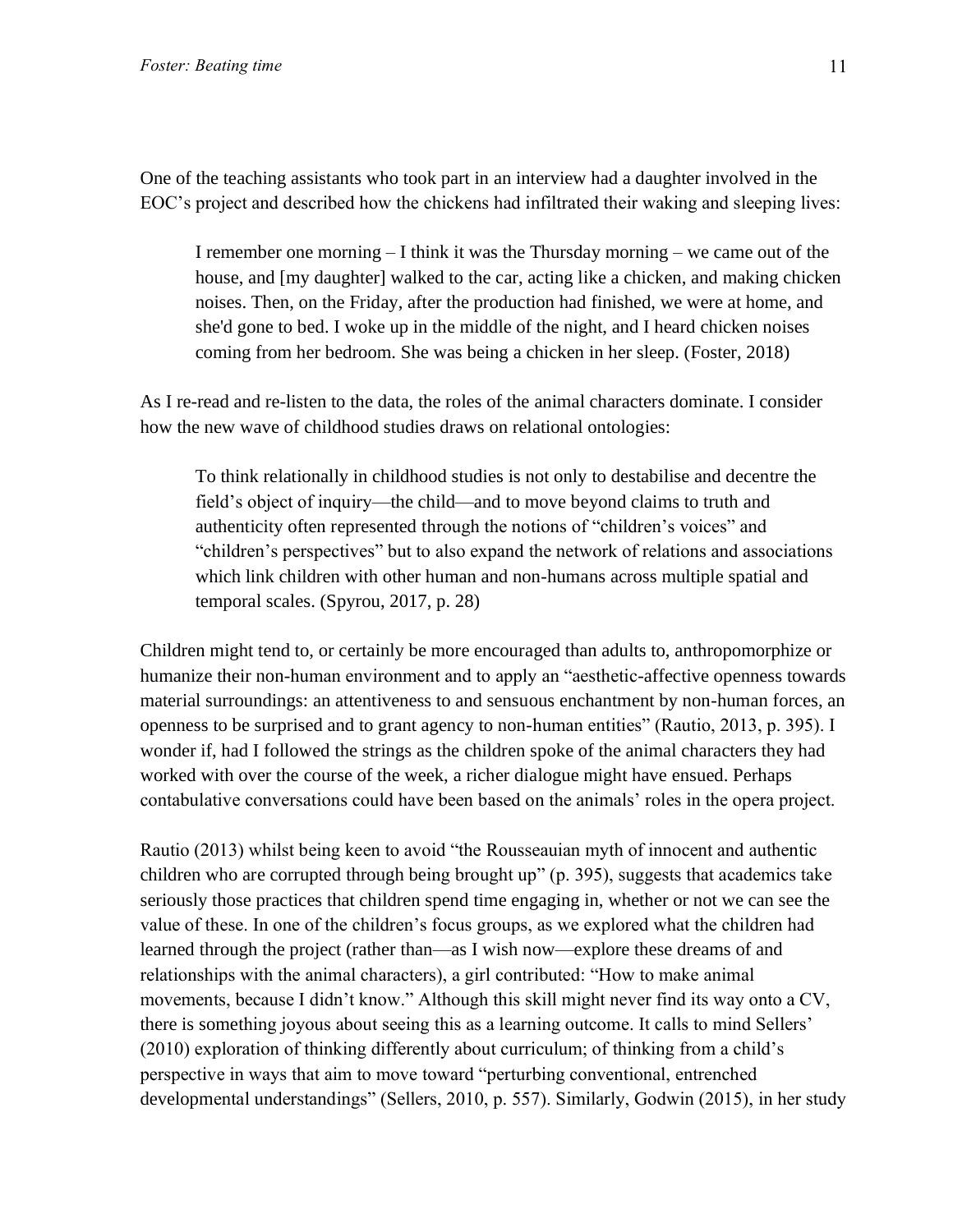on experiential outcomes in learning music, focuses on the, admittedly elusive, criterion of enjoyment. This means relinquishing outcome-driven measures and freeing music education from a cycle "in which to justify its value, priority is given to pedagogical approaches based around assessment, standardized progress and measurable outcomes and benefits" (p. 37).

There are certainly tensions (in this project and in others) over what the purposes of arts activities actually are. Crossick and Kaszynska (2016) reviewed a body of research that suggests education and participation in the arts brings a host of wider benefits for learning outcomes, development, and skills. Interestingly, few of the studies they reviewed were able to identify more than a very modest increase in formal attainment. Crossick and Kaszynska (2016) stress that these skills and qualities—some of which are difficult if not impossible to quantify—should be given due import despite the fact that policy discourse might favour increases in formal attainment. They are also concerned about the trend for considering what impact arts engagement might have on other areas of learning. For instance, there is a frequently cited claim that music improves mathematical performance; rarely would this question be asked in reverse (Crossick & Kaszynska, 2016). Collini (2012) takes this a step further, highlighting the absurdity of the situation:

If we find ourselves saying that what is valuable about learning to play the violin well is that it helps us develop the manual dexterity that will be useful for typing, then we are stuck in a traffic-jam of carts before horses. (as cited in Clark & Jackson, 2017, p. 119)

Children might well offer alternative perspectives on what the arts can offer. Indeed, running with the imagination, fiction, and thought experiments "can often give [adults] the estranging sensitivity that is necessary to experience a breakdown in understanding," defamiliarizing entrenched ideas (Brinkmann, 2014, p. 724). There does, however, remain a need to tread the "fine line between presenting children's accounts of the world and the claim to be able to see the world from the child's perspective as a new kind of 'truth'" (James, 2007, p. 263), and it is also necessary to ask whether it serves children best to present them as having a distinct perspective:

Or does it serve children better to show that their perspectives are not fundamentally different from adults' or even that differences between them are regarded as significant? (Alldred & Burman, 2005, p. 193)

St Pierre (2012) advocates a more "risky" and "provocative" (p. 473) social science inquiry. She is weary of the lines drawn around the practice by those with power. Yet even if we overstep those lines, there remains a need to be "vigilant in analysing the consequences of human invention" (p. 473). In evaluation research, which involves making judgments of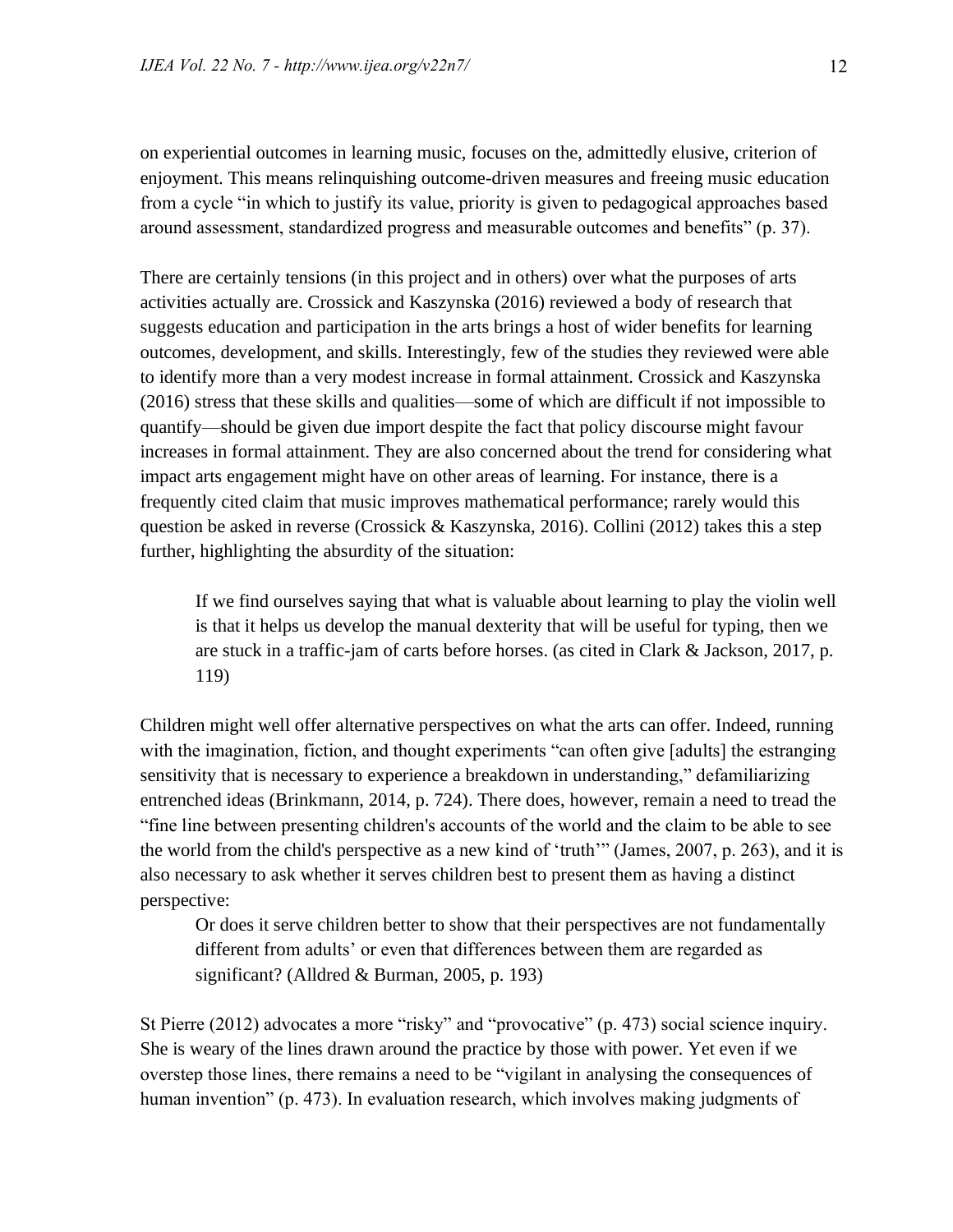quality and worth, some interests are always going to be advanced over others (Greene, 2013). There are definite consequences for those programmes or practices being measured, but also consequences for choosing to measure or focus on particular ideas. For instance my preoccupation with what the children had learned from the EOC project, which feeds into the idea that it should have provided them with experience and knowledge that they would later be able to draw on.

#### **Memories of the Future**

A number of the adults who took part in one-to-one interviews in the evaluation discussed the EOC's project in relation to children's futures. Time passing is a central tenet in majority world understandings of childhood, and its focus is "inextricably linked" to time future (James & Prout, 2015, p. 209). Some participants spoke about the importance of creating happy memories for children to look back on, drawing on that ubiquitous narrative of childhood as "'in the past' as something to be remembered, as a time to look back upon during later life" (James & Prout, 2015, p. 209). It is the older generations, James and Prout (2015) point out, who like to tell the younger that "school days are the best of your life" (p. 209). Others talked about the EOC's project having the potential to influence children's future lives. For instance, the Senior School Improvement Officer said that questions that interested him were: "Is that actually going to sow the seed with some of our children that one day they'll go into technical design, working in a theatre, or they'll go into film, movie production? Or will they become a dancer? Or will they become a singer?"

"Investment" in children's futures is a pervasive contemporary global discourse. Emphasis is placed on children as our "future citizens and workers" and it follows that the content of their education is becoming increasingly rigid and academic, from early childhood care onwards (Kjørholt, 2013, p. 247). Futurity, is also a common theme in the call for children's greater access to arts and culture. There is a lack of consistency in the delivery of arts education in the UK which is resulting in a growing divide between the cultural experiences of rich children and poor children. There appears to be much concern that this lack of equal opportunity will impact the *future* capacity of young people to benefit from—and indeed contribute to—the arts. A number of recent reports have drawn attention to this state of affairs (e.g., Cultural Learning Alliance, 2017; Warwick Commission Report, 2015; and, with a specific focus on music, Henley, 2011).

The following excerpt from one of the focus groups again focuses on my determined but perhaps misguided question of what children learned through taking part in the EOC's project. It opens with the class teacher shushing and apologising for the talking that is happening in the group. The class is growing restless.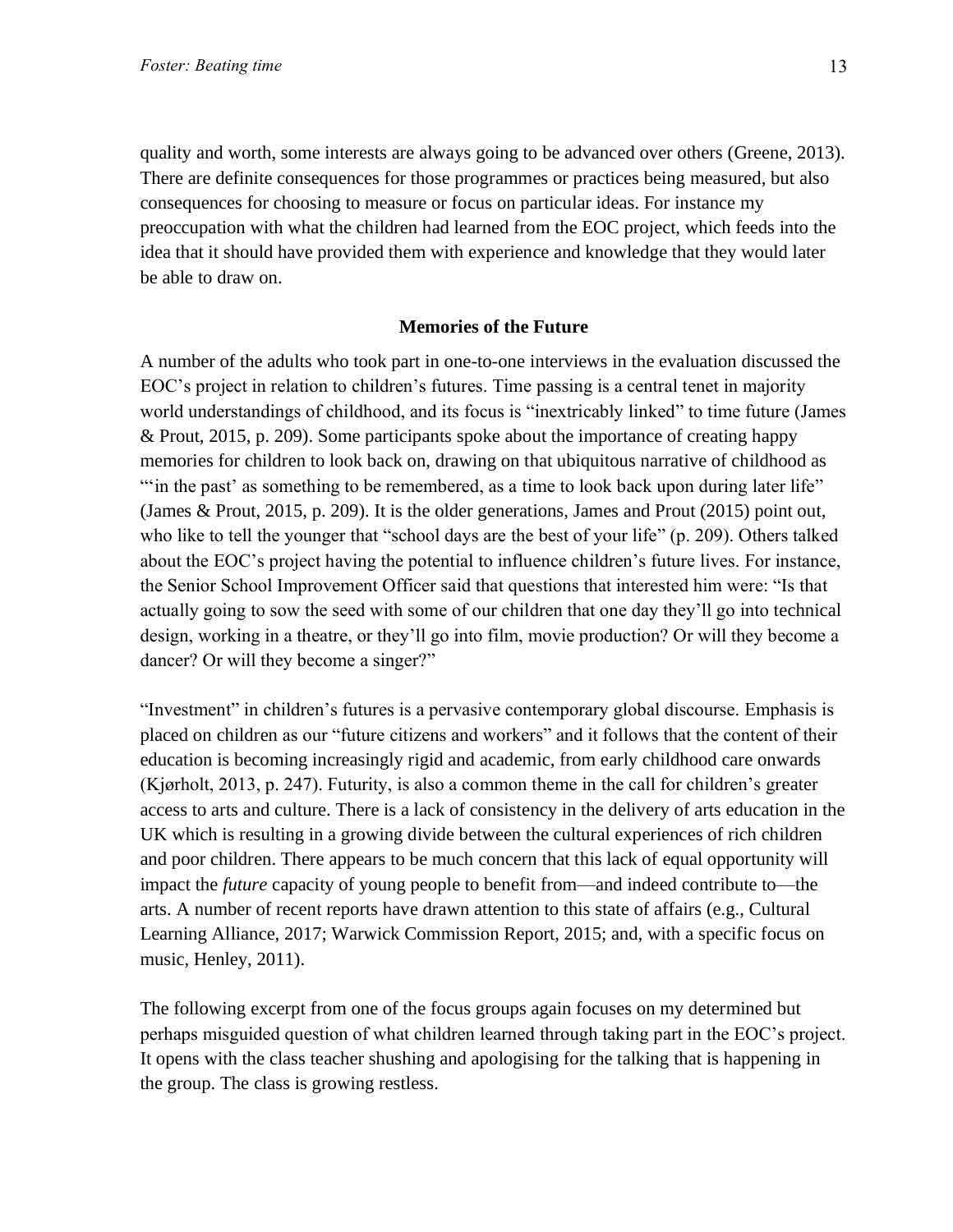Researcher: It's okay. Yes?

Child 1: Like, how to do a lot of art.

Researcher: You've learned a lot about art. Can you think of anything in particular, that you've learned to do in art?

| Child 1:    | Mmm.                                                           |
|-------------|----------------------------------------------------------------|
| Teacher:    | Come on boys and girls, what have you learnt from the project? |
| Child 1:    | Oh.                                                            |
| Teacher:    | What have you learned?                                         |
| Child 2:    | That art's fun.                                                |
| Researcher: | That you like art. Who wants to be an artist?                  |
| Child 3:    | Me.                                                            |
| Child 2:    | Me.                                                            |
| Researcher: | Oh wow.                                                        |
| Child 5:    | I'm an artist already.                                         |

Whilst Qvortrup (2009) is adamant that we need to "rescue children from being reduced to a futuristic project and to reclaim them as here-and-now beings vis-à-vis reifying investment discourses," he acknowledges that there is also a "legitimate interest in exploring children's becoming" (p. 631). In fact, he continues, "even children themselves often look with curiosity and some resolve towards their own futurity" (p. 634). That was the case for some of the children in the focus groups, but I find the idea that they are *already* artists (or actors or musicians or stage managers) pertinent. It would have been interesting to explore this further with the children, especially as it challenges so many of the assumptions made when considering the benefits of arts programmes for children.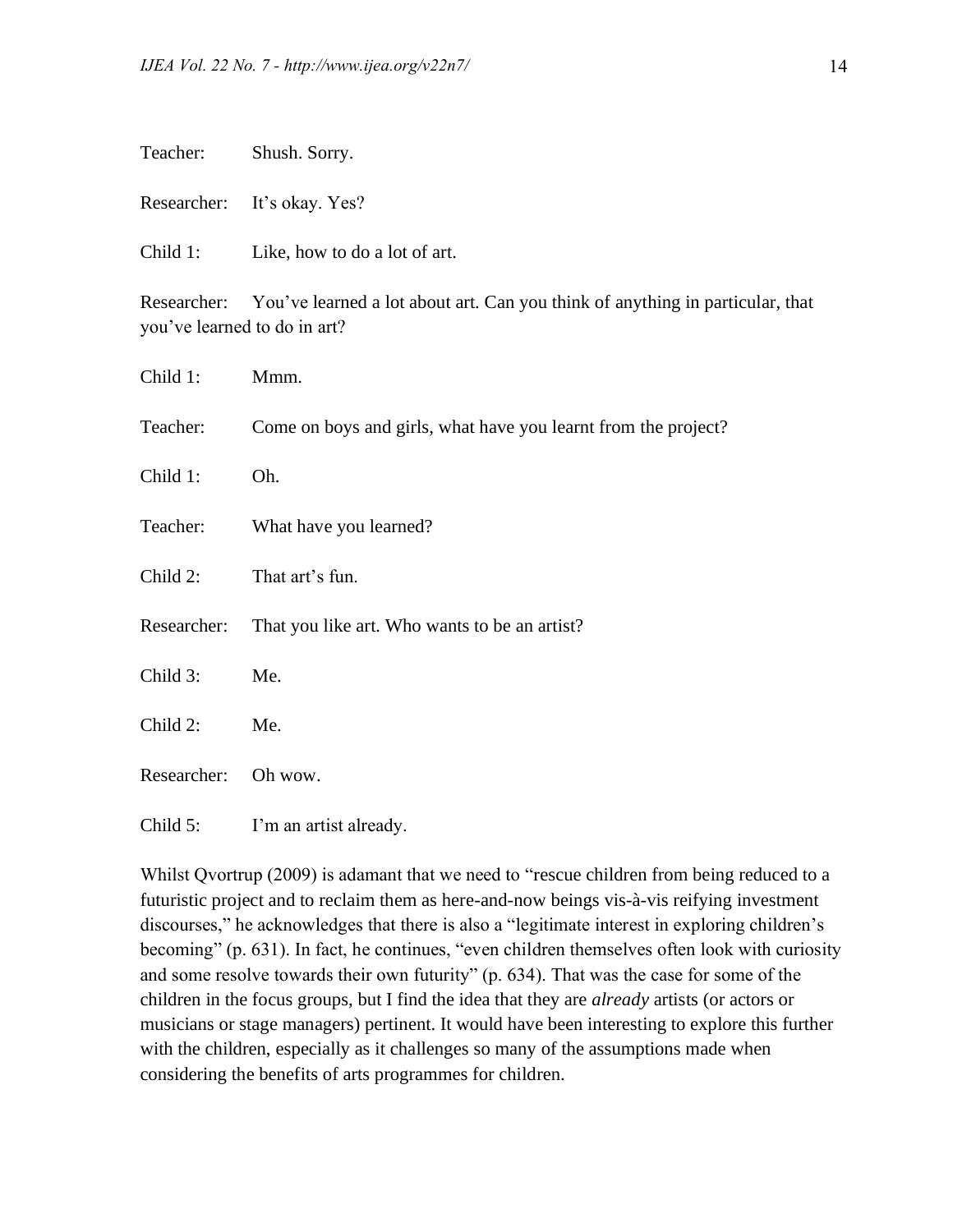There were also flaws in the evaluation *if* the intended aims were to improve the lives of the children involved long-term. One of the tensions in measuring success is the time frames that are applied or assumed. Campbell, Cox, and O'Brien (2017) make some pertinent remarks on this in relation to cultural-led regeneration. Evaluations of cultural events tend to be a shortterm necessity in order to demonstrate impact to stakeholders, including funders. So, whilst the aims of such projects are to create long-term social change, the data that would support this is not (generally) being collected: "If evidence gathering is repeatedly linked only to timelimited interventions, evidence of long-term impact will, by definition, not be found" (p. 52).

A post-qualitative approach however would introduce a more complex, layered understanding of time. For instance, Myers' (2014) post-qualitative research involved a long-term project with kindergarten children exploring material-discursive entanglements within their classroom in ways that might hold some useful lessons, not least to do with conceptions of time. Myers (2014) discusses how she and the children subverted participant observation in favour of something the children would come to call "being with me/you/us" (p. 37). A planned session of taking photographs changes when one of the children, Paige, instead wants Myers to join her in playing with a plastic horse that is missing a tail (which was allegedly chewed by longago children, according to Myers' participants). They film the tail-less horse which leads to a conversation about a three-legged dog that Myers had once known, and she draws it for the children. This reminds children of a one-legged grasshopper, Old One Hopster, they had encountered a few months ago, and they each hop around on one leg. Myers describes these encounters in relation to Deleuze's theory of time:

Paige's engagement with the horses in these present times took up the plastic figure's past as an embattled plastic body and its present as a tailless agent, folded into our past times with legless dogs and grasshoppers, and our knowing and wondering about animal limbs. This enfolding is what Deleuze (1987) would call a *synthesis* of times; it transformed our futures, as what we would become – a movie subject, a camera operator, a horse mother, a grasshopper (hunter), a particular kind of research(ing) participant – was taken up as dimensions of our multiple presents (Myers, 2014, p. 42).

Manning (2016) employs Deleuzian theory of time to explore alternative ways of understanding the making of art. She proposes that we engage with the way that we practice rather than the end result: art is "a quality, a difference in kind, an operative process that maps the way toward a certain attunement of world and expression" (p. 47). Art is the *way*:

…the intuitive potential to activate the future in the specious present, to make the middling of experience felt where futurity and presentness coincide, to evoke the memory not of what was, but of what will be. Art, the memory of the future. (p. 47)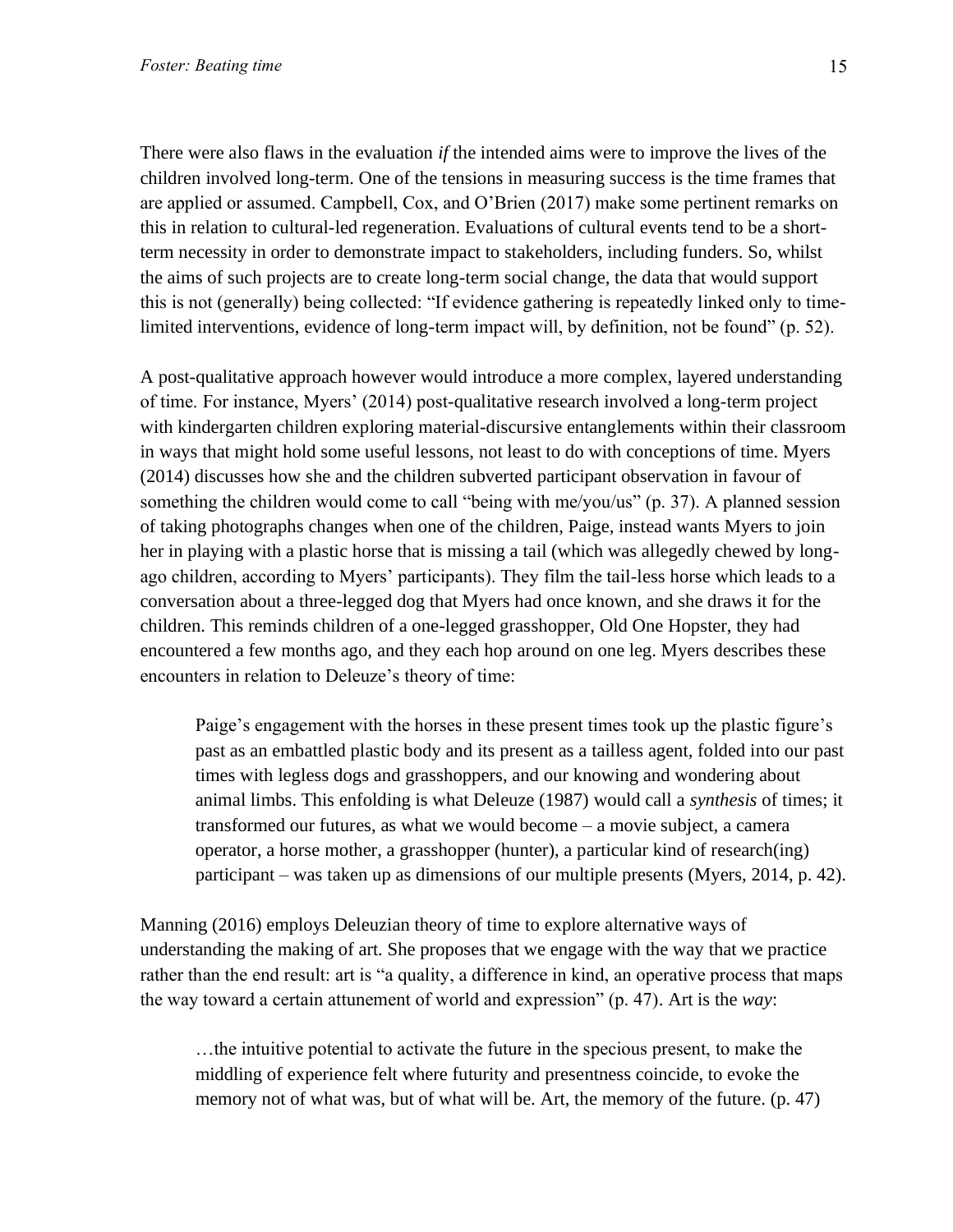Manning's (2016) description of art is not dissimilar to Myers' (2014) creative—and patient—research process. There is an openness to this process which allows for new ways of becoming. In contrast, the hurried classroom focus groups in my evaluation left little opportunity to find new pathways. Rather, any interesting openings were quickly shut down. Of course, there was not much time to play with in carrying out the evaluation, and it is telling that one of Myers' (2016) academic colleagues describes her research as being "terribly inefficient!" Yet there are possibilities for thinking differently and prioritizing a "being with" approach to evaluation that is not rushing to look for easy answers. As Myers herself acknowledges, this will not necessarily make research relationships "more ethical, equitable, or egalitarian" (p. 43):

However, undoing our expectations of what time will give (or take) from us *can* situate researchers and children within a temporal freedom of becoming, thus opening possibilities to affirm our many entanglements as we research together. (p. 43)

#### **Conclusion**

This article has revisited my evaluation of the EOC's week-long project at a Liverpool primary school and considered how approaching it differently—drawing from development in childhood studies and its turn to post-qualitative research—might have enabled a more imaginative exploration of the children's thoughts and experiences. In doing so it might challenge the outcomes that we expect arts programmes to provide. This questioning was by no means intended to devalue the project itself, which was undoubtedly engaging, enjoyable and educational (albeit in ways that are hard to pin down). Moreover, it brought opera to children who might otherwise never experience it, and this is a social justice issue. In her foreword to the Warwick Commission Report (2015), Vikki Heywood rightly draws attention to the barriers and inequalities in the UK that prevent "a rich cultural education and the opportunity to live a creative life" (p. 8) from being a universal human right. Behind the questions that the article poses remains the desire that children's lives should be (immeasurably) enriched by art and culture and educational experiences. Yet there is also a frustration that children are not able to enjoy these experiences without having to pay for them in some way, such as through Maths and English testing. And a fear that without the evaluation results that tell funders what they want to hear, already meagre sources of funding will dry up further.

As researchers, "We change the world by changing the way we make it visible" (Denzin, 2008, p. 100 as cited in Spyrou, 2017, p. 207), although Spyrou qualifies this with a reminder that it is "not all up to us" given that we are entangled in the research process ourselves. In arts evaluation, which involves commenting on the success or otherwise of projects and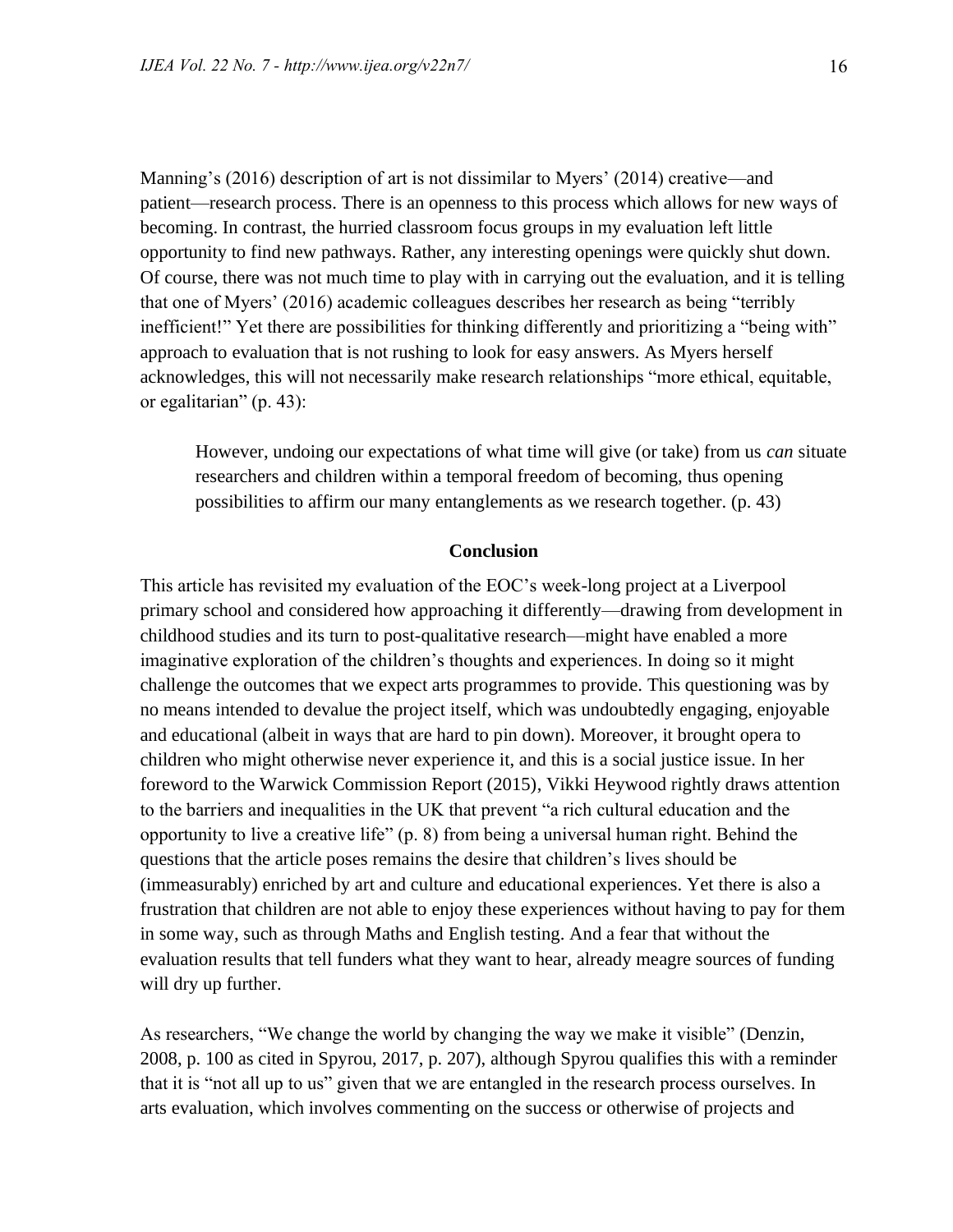programmes, we can directly change the future of them. The arts in particular suffer from the need to prove their worth. Tusa (2007) has grappled with this issue for many years, feeling the "existential doubt" that surrounds it (p. 7). He found himself, after a confrontation with a local authority politician, justifying the existence of the arts in what he later reflected was too instrumentalist a fashion:

The arts do stimulate the growth of a creative sector in the economy. They do play a part in the vigour of the ideas economy. They do give children a chance to express themselves, to be confident in their emotional intelligence, in a way that much of the curriculum-heavy teaching in schools does not permit or stimulate. It is good that investment in the arts has these economic and social effects. Yet true as all this may be, it still seems to miss the essential point. The value of the arts is not to be defined as if they were just another economic lever to be pulled, or a particular investment vehicle of choice. To behave as if they were, places them on a level of activity where measurement of results, predictability of outcome, and direction of activity are rated as conditions of success and therefore as grounds for investment in the first place. We are back in the bind of instrumentality: that something is worth paying for only if it provides a measurable result. (pp. 10-11)

If we could move away from this need for measurable results, post-qualitative research practice could hold some exciting, less predictable new ways to explore children's engagement with the arts. This would take into account the fact that children are part of a complex web of interdependencies and that their material surroundings (human and nonhuman) play a role in who they are. It might also play with notions of time and provide opportunities for creative, free-ranging exploration that offer some potential for making connections between the worlds of adults and children. As Harker (2005) suggests, rather than knowing children's worlds, "we can instead know something about this betweenness that we both share. What occurs between adults and children is inevitably inflected by unequal relations of power, but it is, irreducibly, a shared space" (p. 60)

Perhaps there is something to be learnt from the *Cunning Little Vixen.* The opera moves away from a linear view of time in its preoccupation with the eternal circle of life. Despite the Vixen's sad end (which is dealt with quickly and efficiently with no sentimentality or mourning), the presence of the Vixen cub and the little Frog in the final scene suggest the continuation of life and reaffirm the essential, life-affirming quality of the opera (Pines, 1995). Our constant plans and predictions for a future that will happen anyway, in its own time, are futile and relinquishing some of our attempts to control it might enable more enjoyment in the present, or at least more value ascribed to enjoyment. These are lessons for evaluation, too. The humour of the opera and its levity (despite its serious themes) might act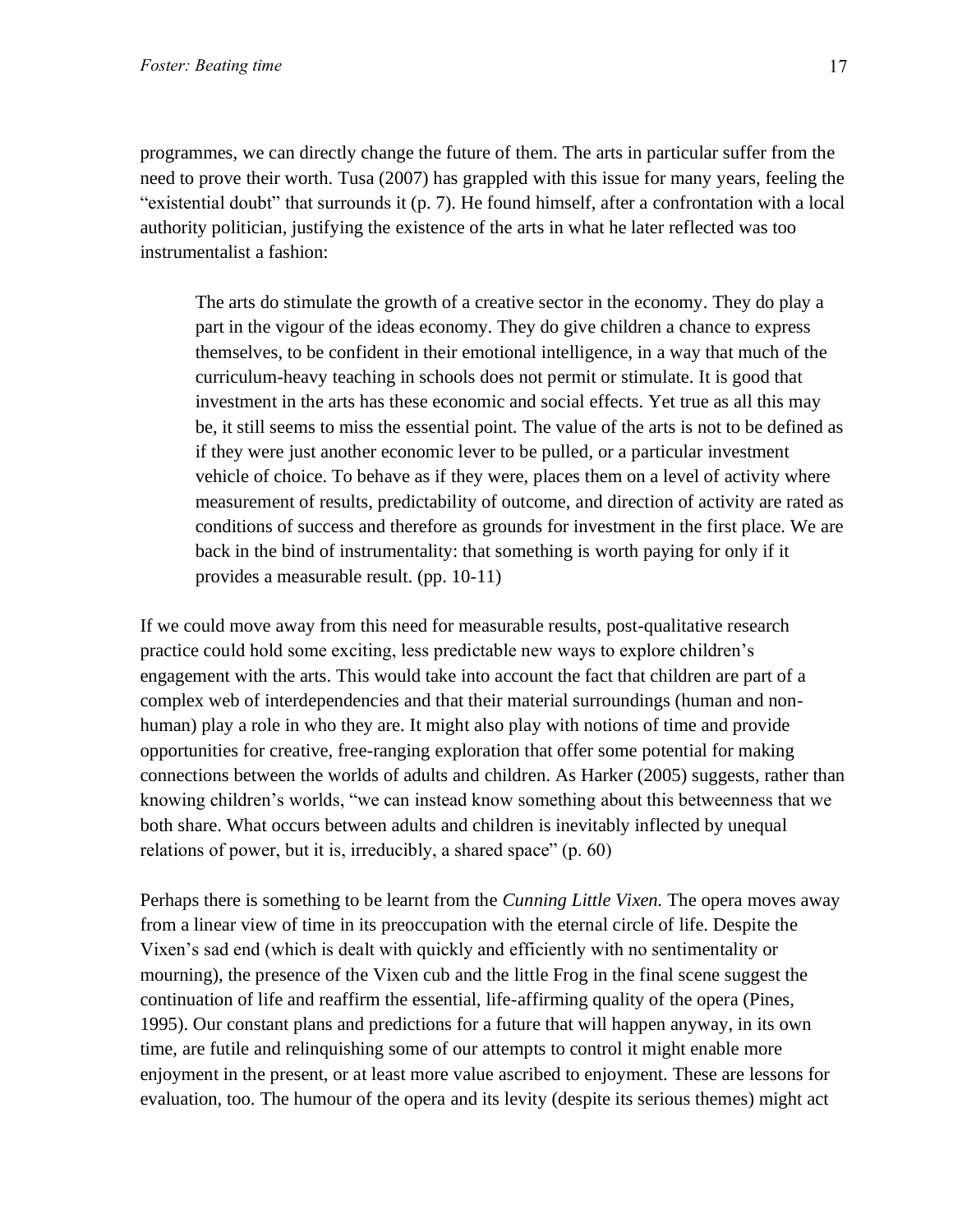as reminders that evaluation research would do well to take a more creative and less rational approach to knowledge production, one that embraces mystery and is not afraid to admit to not having all the answers.

#### **References**

- Alldred. P., & Burman, E. (2005). Analysing children's accounts using discourse analysis. In S. M. Greene & D. M. Hogan (Eds.), *Researching children's experience: Approaches and methods* (pp. 175-198). Sage.
- Barad, K. (2007). *Meeting the universe half way: Quantum physics and the entanglement of matter and meaning*. Duke University Press.
- Brinkmann, S. (2014). Doing without data. *Qualitative Inquiry, 20*(6), 720–725.
- Campbell, P., Cox, T., & O'Brien, D. (2017). The social life of measurement: How methods have shaped the idea of culture in urban regeneration. *Journal of Cultural Economy, 10*(1), 49-62.
- Clark, J. O., & Jackson L. H. (2017). Aesthetic education, critical pedagogy and specialist institutions. In R. Hall & J. Winn (Eds.), *Mass intellectuality and democratic leadership in higher education* (pp. 113-128). Bloomsbury.
- Crossick, G., & Kaszynska, P. (2016). *Understanding the value of arts & culture: The AHRC cultural value project*. Arts and Humanities Research Council. http://www.ahrc.ac.uk/documents/publications/cultural-value-project-final-report/
- Cultural Learning Alliance (2017). *ImagineNation*. Retrieved from the Cultural Learning Alliance website: https://culturallearningalliance.org.uk/wpcontent/uploads/2017/08/ImagineNation\_The\_Case\_for\_Cultural\_Learning.pdf
- Deleuze, G., & Guattari, F. (1994). *What is philosophy?* Verso.
- Deleuze, G., & Guattari, F. (2012). *A thousand plateaus: Capitalism and schizophrenia.* Continuum.
- Eldén, S. (2012). Inviting the messy: Drawing methods and 'children's voices'. *Childhood, 20*(1), 66–81.
- Foster, V. (2016). *Collaborative arts-based research for social justice*. Routledge.
- Foster, V. (2018). *Barlows' Cunning Little Vixen: An evaluation of the European Opera Centre's first educational project*. Edge Hill University.
- Godwin, L. (2015). Why enjoyment? An exploration of experiential outcome in a communitybased fiddle group. *Australian Journal of Music Education*, *2*, 36-48.
- Greene, J. C. (2013). On rhizomes, lines of flight, mangles, and other assemblages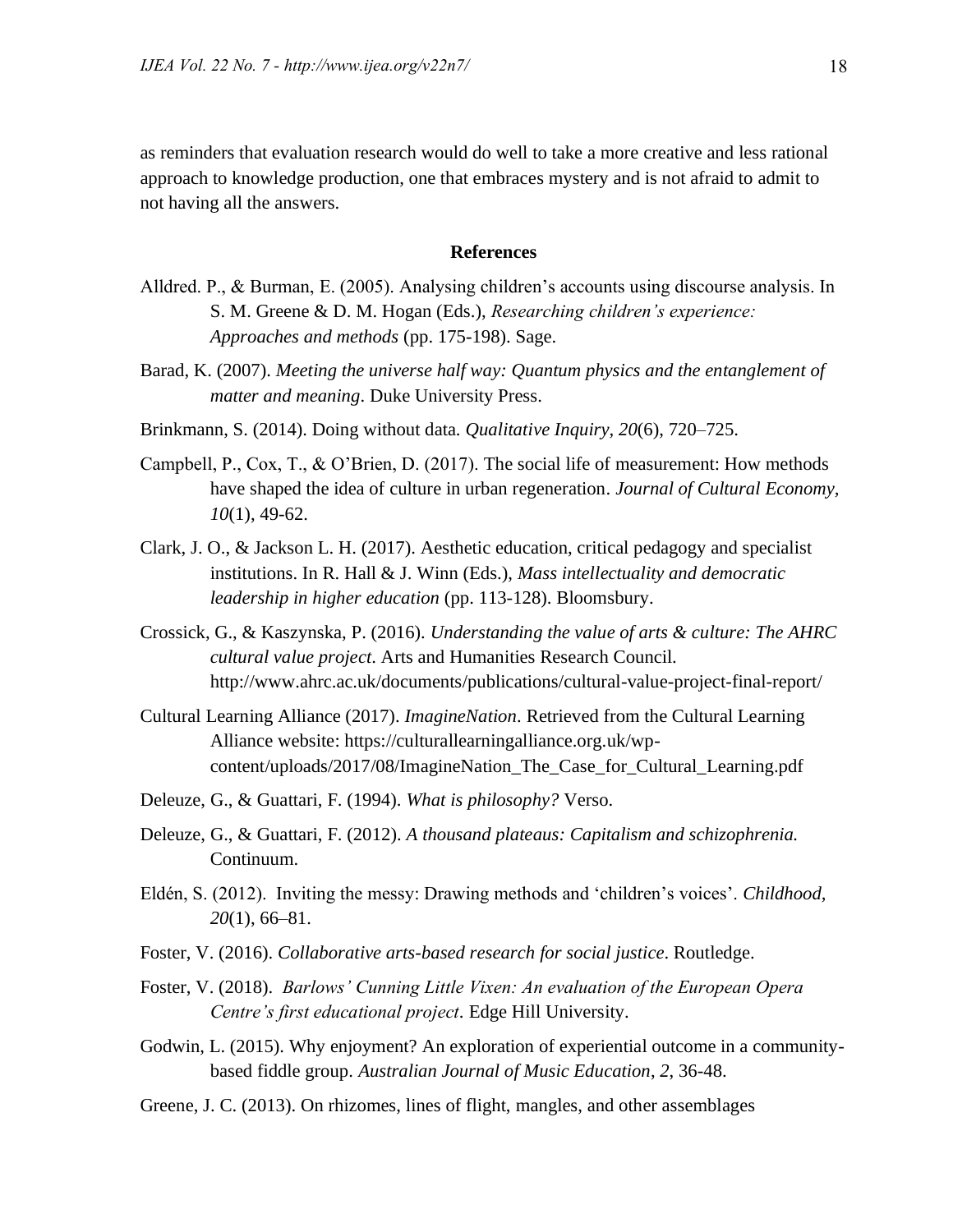*International Journal of Qualitative Studies in Education, 26*(6), 749-758.

- Hallowell, N., Lawton, J., & Gregory, S. (2005). *Reflections on research: The realities of doing research in the Social Sciences*. Open University Press.
- Harker, C. (2005). Playing and affective time-spaces. *Children's Geographies, 3*(1), 47-62.
- Henley, D. (2011). *Music education in England: A review by Darren Henley for the Department for Education and the Department for Culture, Media and Sport*. London: Department for Education. Retrieved from the UK Government website: https://www.gov.uk/government/uploads/system/uploads/attachment\_data/file/17543 2/DFE-00011-2011.pdf
- Hunt, T. (2017). Director's foreword. In K. Bailey (Ed.), *Opera: Passion, power and politics* (pp. 7)*.* V&A Publishing.
- James, A. (2007). Giving voice to children's voices: Practices and problems, pitfalls and potentials. *American Anthropologist, 109*(2), 261–272.
- James, A., & Prout, A. (2015). *Constructing and reconstructing childhood: Contemporary issues in the sociological study of childhood.* Routledge.
- Johansson. L. (2016). Post-qualitative line of flight and the confabulative conversation: A methodological ethnography. *International Journal of Qualitative Studies in Education, 29*(4), 445-466.
- Kjørholt, A.T. (2013). Childhood as social investment, rights and the valuing of education. *Children & Society, 27*, 245–257.
- Manning, E. (2016). *The minor gesture*. Duke University Press.
- Mazzei, L. A. (2009). An impossibly full voice. In A.Y. Jackson & L.A. Mazzei (Eds.), *Voice in qualitative inquiry* (pp. 45–62). Routledge.
- Mazzei, L. A., & Jackson, A.Y. (2009). Introduction: The limits of voice. In A.Y. Jackson & L.A. Mazzei (Eds.), *Voice in qualitative inquiry* (pp. 1–14). Abingdon: Routledge.
- Mazzei, L. A., and McCoy, K. (2010). Thinking with Deleuze in qualitative research. *International Journal of Qualitative Studies in Education, 23*(5), 503–509.
- Mazzei, L. A. (2013). A voice without organs: Interviewing in posthumanist research. *International Journal of Qualitative Studies in Education, 26*(6), 732-740.
- Myers, C. (2014). A "terribly inefficient" production: Unsettling methodologies with children through Deleuzian notions of time. *Reconceptualizing Educational Research Methodology,* 5, 34-35.
- Pines, R. (1995). The Cunning Little Vixen. Leoš Janáček. *The Opera Quarterly 11*(2), 1.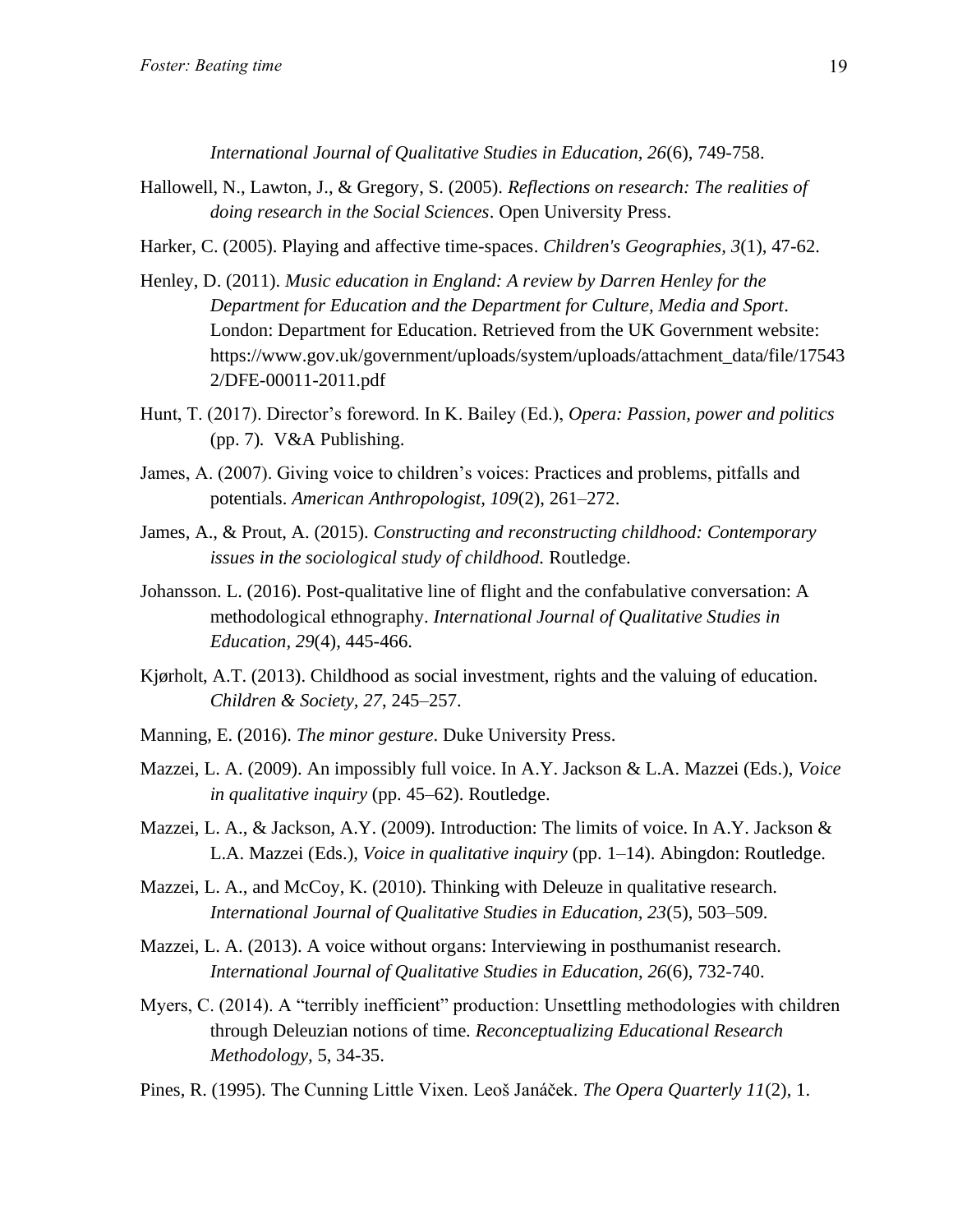- Qvortrup J. (2009). Are children human beings or human becomings? A critical assessment of outcome thinking. *Rivista Internazionale di Scienze Sociali, 117*(3/4), 631-653.
- Rautio, P. (2013). Children who carry stones in their pockets: On autotelic material practices in everyday life. *Children's Geographies, 11*, 394–408.
- St. Pierre, E. A. (2012). Post qualitative research: The critique and the coming after. In N.K. Denzin & Y. S. Lincoln (Eds.), *The SAGE handbook of qualitative research*. (4<sup>th</sup> ed.) (pp. 447–479). Sage.
- St. Pierre, E.A., & Jackson, A.Y. (2014). Qualitative data analysis after coding. *Qualitative Inquiry, 20*(6): 715-719.
- Sellers, M. (2010). Re(con)ceiving young children's curricular performativity. *International Journal of Qualitative Studies in Education*, *23*(5), 557-577.
- Sheppard, J. (2011). How the *Vixen* lost its mores: Gesture and music in Janáček's animal opera. *Cambridge Opera Journal*, *22*(2), 147–174.
- Spyrou, S. (2017). *Disclosing childhoods: Research and knowledge production for a critical Childhood Studies.* Palgrave Macmillan.
- Tusa, J. (2007). *Engaged with the arts: Writings from the frontline.* I.B. Tauris and Co.
- Ulmer, J.B. (2017). Posthumanism as research methodology: Inquiry in the Anthropocene, *International Journal of Qualitative Studies in Education*, *30*(9), 832-848.
- Warwick Commission (2015). *Enriching Britain: Culture, Creativity and Growth*. *The 2015 Report by The Warwick Commission on The Future of Public Value*. Coventry: University of Warwick. Retrieved from the University of Warwick website: http://www2.warwick.ac.uk/research/warwickcommission/futureculture/finalreport/ warwick\_commission\_report\_2015.pdf

#### **About the Author**

Dr Victoria Foster is Senior Lecturer in Social Sciences and Associate Director of the Institute for Social Responsibility at Edge Hill University. Her research involves working with marginalised groups to explore social justice issues, including environmental concerns, and to provide critiques of policy initiatives. She has a particular interest in arts-based methodologies underpinned by feminist epistemology and her book, Collaborative Arts-based Research for Social Justice (2016; Routledge), provides a rationale for employing this approach in community settings. Victoria has also worked on evaluations of innovative arts education programmes.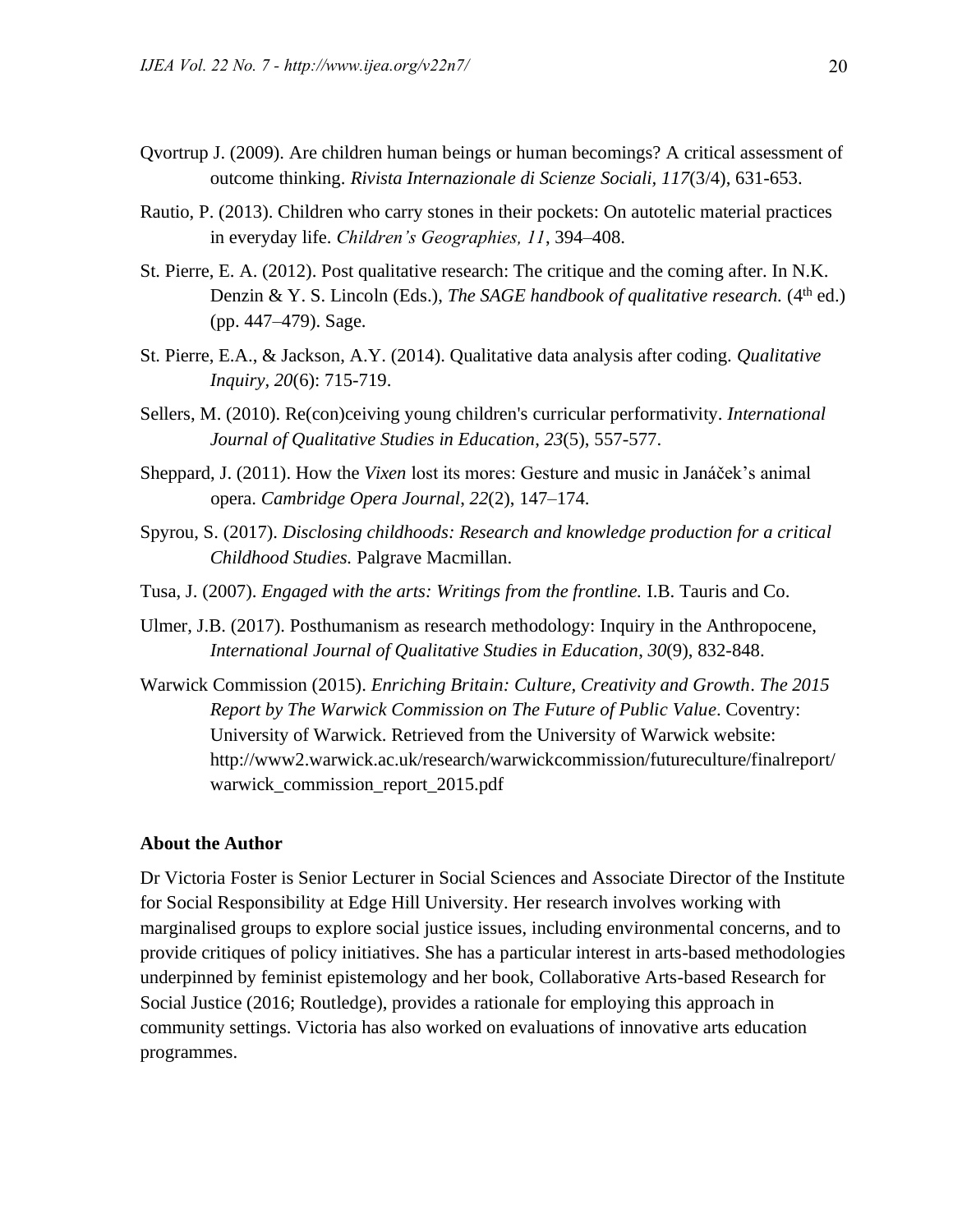A recent research arts-based research project, CULTIVATE, took place at a local community farm and explored people's interactions with the natural world through creative writing, mindful movement, photography and natural sculpture. Victoria is currently working on a participatory research project looking at community wealth building and the benefits - to people and the environment - of supporting a generative economy.